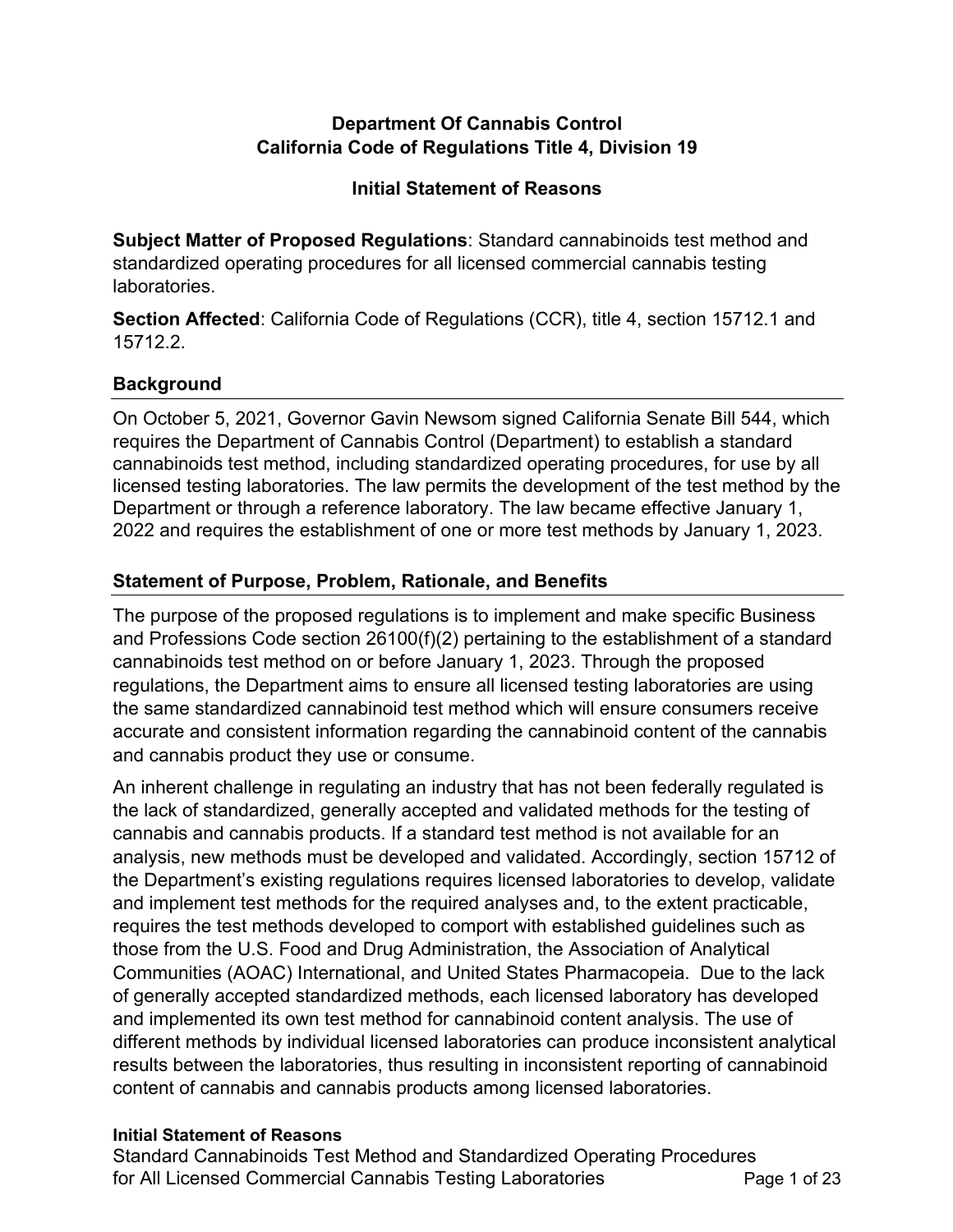The proposed regulations implement the requirement that the Department develop a standardized test method for cannabinoids for use by all licensed laboratories. The proposed regulations establish and make specific the standardized cannabinoids test method that all licensed laboratories must use. The proposed regulations inform the licensed laboratories of the standard operating procedures that they must follow and the instructions for the determination of cannabinoid concentrations using high performance liquid chromatography systems (HPLC). The proposed regulations also inform licensed laboratories of the timeline to commence utilizing the cannabinoid test method.

 The proposed regulations are expected to benefit the health and welfare of California residents. The specific benefits anticipated are increased protection of the public from the harms associated with inconsistent laboratory testing methods for cannabinoids that can result in inconsistent reporting of the cannabinoid content of cannabis and cannabis products by licensed laboratories. The proposed regulations aim to provide uniformity and transparency for cannabinoid testing by establishing standard operating procedures and instructions for licensed laboratories to determine cannabinoids concentration. More specifically, the standard operating procedures provide instruction on sample preparation, sample extraction, proper dilution, necessary apparatus and materials, reagents, calibration standards, instrumental parameters, instrument analysis, method limit of quantification and reporting limit, quality control, acceptance criteria, and method verification. These factors can affect testing results, thus standardization of all these factors within a standard operating procedure will result in more accurate and consistent reporting of cannabinoid content by licensed laboratories.

 The proposed regulations will also increase the Department's ability to effectively regulate licensed laboratories. A well organized, clearly written set of procedures will allow the Department to better educate licensees regarding the testing method as well as provide consistency in enforcement. Effective education and enforcement regarding the requirements found in the regulations are essential to the Department's goal of ensuring that California's licensed laboratories operate in a manner that benefits the state of California while reducing or eliminating the risks of harm to the people of the state. The increased clarity and efficiency obtained by the proposed regulation will further increase the Department's ability to carry out this mission.

## **Specific Purpose, Necessity, and Rationale for Adoption**

 The Department proposes adopting sections 15712.1 and 15712.2 of Division 19, of title 4, of the California Code of Regulations, as follows.

## Section 15712.1. Test Method for Cannabinoids.

 The Department proposes adopting section 15712.1 which requires licensed laboratories to use specified cannabinoid test methods and incorporates by reference the test method established by the Department that a licensed testing laboratory must use.

### **Initial Statement of Reasons**

 Standard Cannabinoids Test Method and Standardized Operating Procedures for All Licensed Commercial Cannabis Testing Laboratories **Page 2** of 23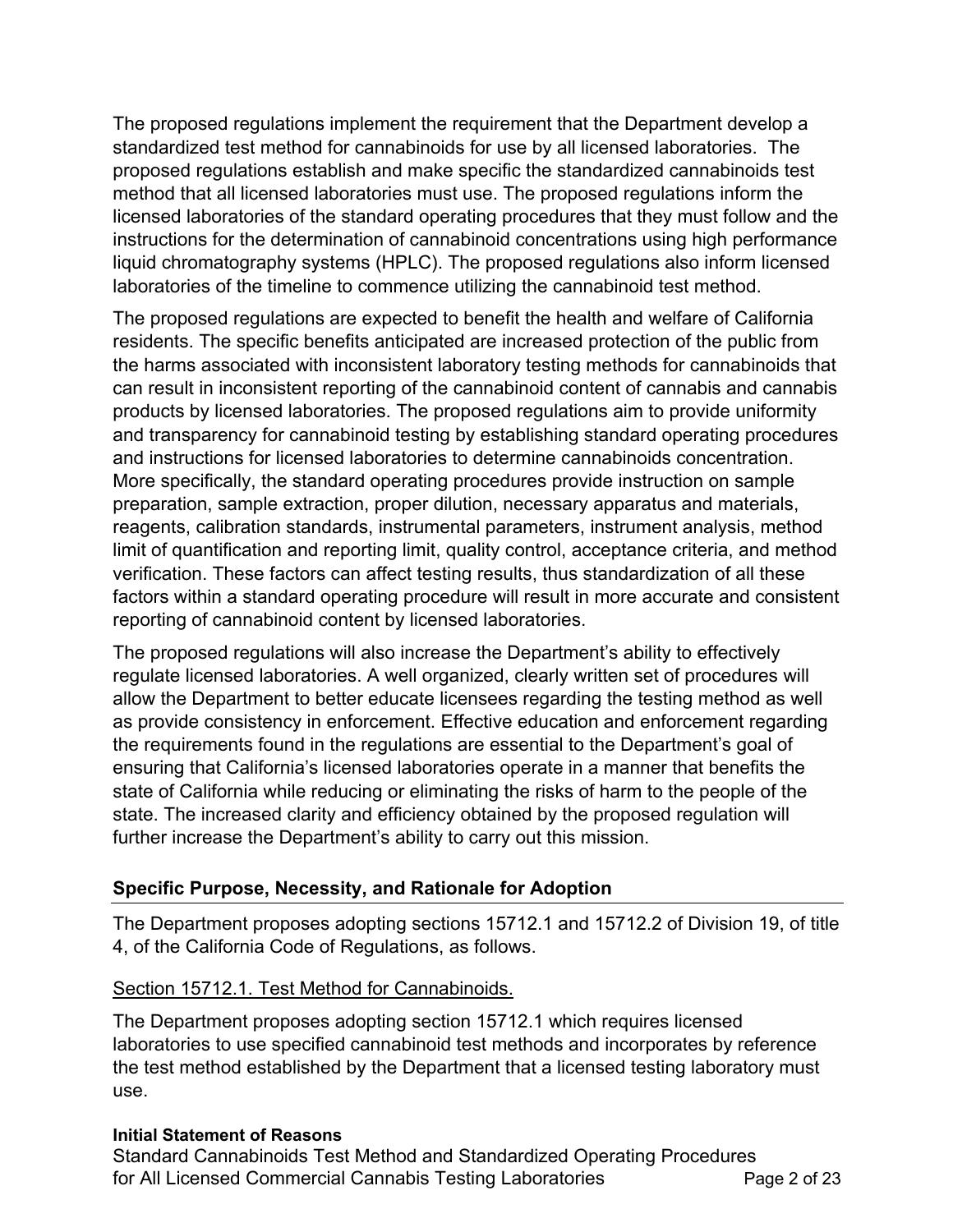Proposed subsection (a) of section 15712.1 provides that notwithstanding section 15712, a licensed laboratory shall utilize the cannabinoids test method specified in this section. This is necessary in order to implement the requirements of Business and Professions Code section 26100, subdivision (f)(2), and to clarify that a licensed laboratory may no longer develop and implement its own test method for cannabinoid testing but must now utilize the cannabinoid test method specified by the Department. This proposed subsection ensures that all licensed laboratories will use the same standardized testing method in determining cannabinoid content to ensure accurate and consistent cannabinoid testing results by and amongst licensed laboratories.

 Proposed subsection (b) of section 15712.1 provides that the licensed laboratory shall use the test method developed by the Department entitled Determination of Cannabinoids Concentration by HPLC, Standard Operating Procedures (New 05/15/2022) to perform the cannabinoid content analysis required by section 15724. This is necessary to make clear to licensed laboratories that the listed test method must be used when the laboratory performs the cannabinoid content analysis required by section 15724. This proposed subsection is necessary so that only the cannabinoid testing method established by the Department is used in determining cannabinoid content to ensure accurate and consistent cannabinoid testing results by and amongst licensed laboratories. The test method developed by the Department is incorporated by reference. This is necessary so that the lengthy and highly technical testing methodology is provided in a format that is recognizable and readily useable by a licensed laboratory to facilitate the laboratory's implementation of the method.

 The test method developed by the Department utilizes High Performance Liquid Chromatography (HPLC). HPLC is an efficient and robust technique that is widely used in the industry to determine cannabinoid concentration. The cost of instrumentation, reagents and lab supplies needed for the HPLC method are economical compared to other techniques such as Liquid Chromatography Mass Spectrometry (LC-MS) and Gas Chromatography Mass Spectrometry (GC-MS). A majority of licensed laboratories currently utilize HPLC when performing the required cannabinoid testing. This proposed addition is necessary in order to provide the licensed laboratories with a standardized HPLC method.

 The purpose of the Standard Operating Procedures (SOP) for cannabinoid testing is to provide licensed laboratories with a validated test methodology to test the cannabinoid content of cannabis and cannabis products. The SOP provides licensed laboratories with universal procedures and criteria for the standardized testing of cannabinoids. This is necessary to provide consistency in cannabinoid testing across all licensed laboratories and to reduce the potential for misunderstandings regarding the relevant test method criteria and requirements. The SOP will ensure that licensed laboratories are testing for cannabinoids in the same manner with the same standards, thus making results more accurate and reliable amongst testing laboratories. This is necessary to achieve efficiency and uniformity of performance by licensed laboratories while also reducing disparities and deviations in laboratory practices among laboratories. The

### **Initial Statement of Reasons**

 Standard Cannabinoids Test Method and Standardized Operating Procedures for All Licensed Commercial Cannabis Testing Laboratories **Page 3** of 23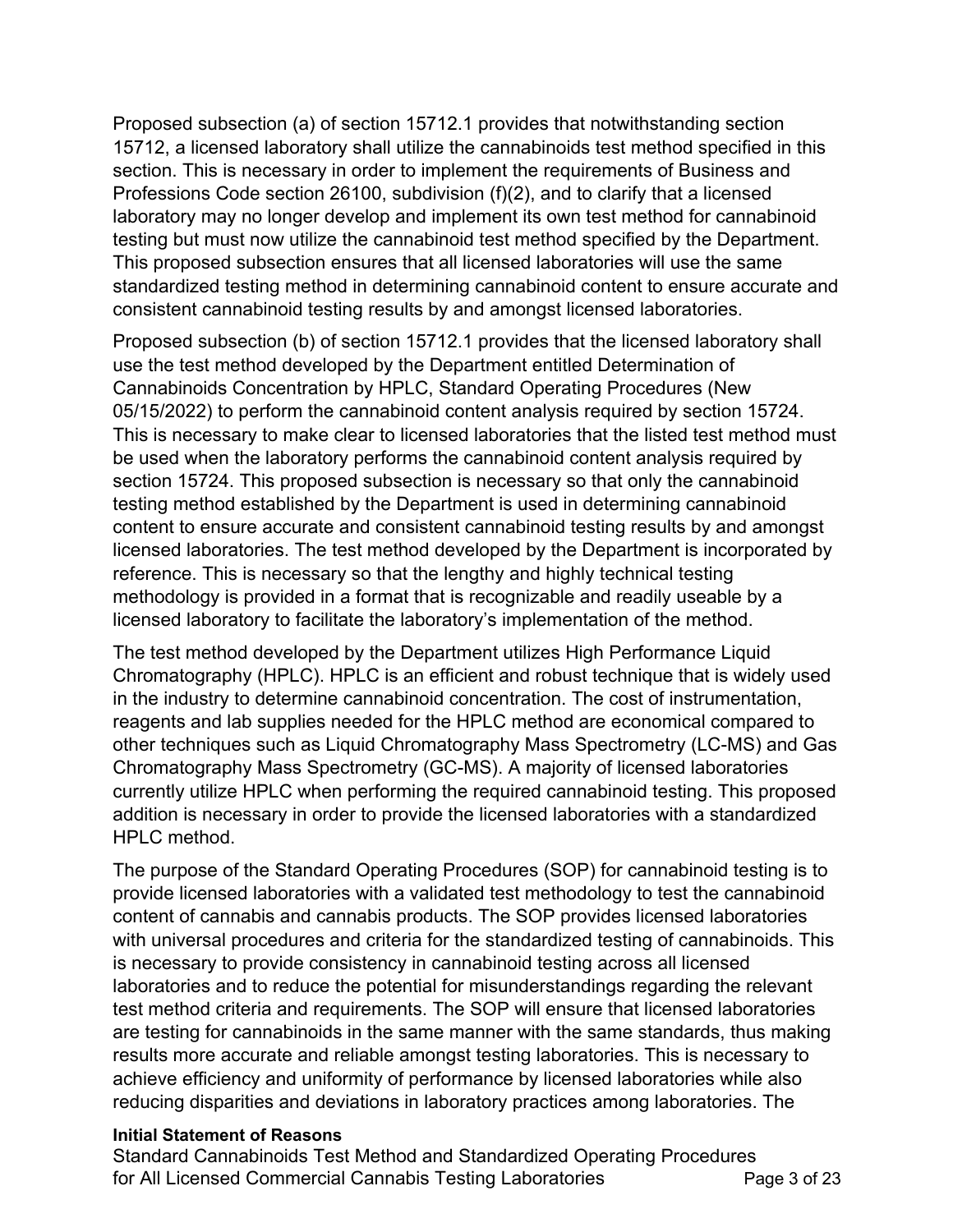proposed SOP will allow licensed laboratories to easily identify the requirements and processes for cannabinoids testing within the State of California.

 The proposed SOP for the test method provides instructions for licensed laboratories to determine cannabinoids concentration. More specifically, the SOP provides instruction on sample preparation, sample extraction, proper dilution, necessary apparatus and materials, reagents, calibration standards, instrumental parameters, instrument analysis, method limit of quantification and reporting limit, quality control, acceptance criteria, and reporting results. The proposed SOP conforms to the requirements for SOPs established in section 15711. The proposed SOP includes a detailed description of all the SOP components specified in section 15711 as developed by the Department through validation of the test method.

 The Scope section of the proposed SOP provides that the scope of the SOP includes the procedures and instructions for determination of cannabinoids using HPLC. This is necessary to inform the licensed laboratory of the scope of the analysis for which the SOP may be used.

 The Application section of the proposed SOP provides that the method covers the determination of cannabinoid concentration in various cannabis product types. This is necessary to inform the licensed laboratory of the type of cannabis and cannabis products for which the test method has been validated and may be used.

 The Introduction section of the proposed SOP provides a brief overview of the test procedure which includes sample extraction, dilution and analytical instrumentation. This is necessary so that the licensed laboratory can readily identify the basic requirements of the procedure.

 The Definitions section of the proposed SOP provides a list of technical terms, their meaning, and their abbreviations that are used throughout the SOP. This is necessary so that the meaning of technical terms and their corresponding abbreviations are clear. Use of abbreviations throughout the SOP that are commonly used by laboratories is necessary to make the SOP easier to read rather than repeating the longer technical terms each time. Many of the defined terms are from the existing regulation section 15700 and are reiterated in the SOP for ease of reference by the licensed laboratory. This is necessary to ensure consistency in the use and meaning of the terms and for ease of reference by the licensed laboratory.

 Proposed subsection 1 of the Definitions section provides "Acceptance criteria" means the specified limits placed on the characteristics of an item or method that are used to determine data quality. This reiterates the definition found in section 15700 and is included in the SOP for ease of reference by the licensed laboratory.

 Proposed subsection 2 of the Definitions section provides "Continuing calibration verification" (CCV) means a type of quality control sample that includes each of the target method analytes that is a mid-range calibration standard which checks the continued validity of the initial calibration of the instrument. This reiterates the definition

## **Initial Statement of Reasons**

 Standard Cannabinoids Test Method and Standardized Operating Procedures for All Licensed Commercial Cannabis Testing Laboratories **Page 4 of 23**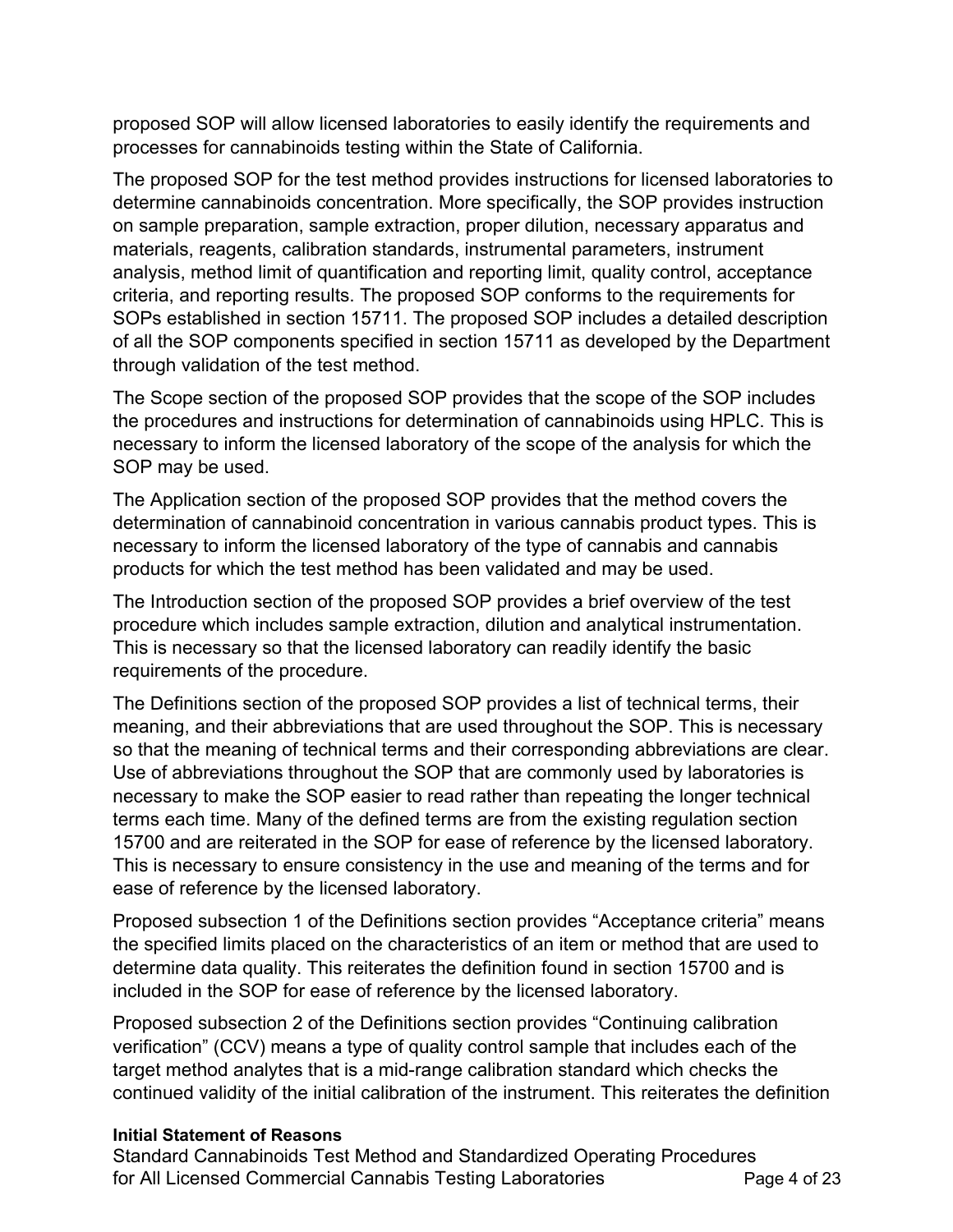found in section 15700 and is included in the SOP for ease of reference by the licensed laboratory.

 Proposed subsection 3 of the Definitions section provides "Certified reference material" (CRM) means a reference material in cannabis or similar non-cannabis matrix prepared at a known concentration by a certifying body or a party independent of the laboratory with ISO/IEC 17034 accreditation and further provides for the calculation of percent recovery of the CRM. This definition is consistent with the one found in section 15700 and is included in the SOP for ease of reference by the licensed laboratory.

 Proposed subsection 4 of the Definitions section provides "High Performance Liquid Chromatography" (HPLC) means the technique to separate, identify and quantify analytes in solution placed in a chromatography column at a high pressure, 500 psi or above. An HPLC system includes but not limited to, a solvent delivery module, a sample injection module, a column, and a detector. HPLC is a term commonly used and understood in the laboratory industry and this definition provides clarity for the regulated industry.

industry.<br>Proposed subsection 5 of the Definitions section provides "Initial Calibration Verification" (ICV) means a solution of each of the target method analytes of known concentration that is obtained from a source external to the laboratory and different from the source of calibration standards. This reiterates the definition found in section15700 and is included in the SOP for ease of reference by the licensed laboratory.

 Proposed subsection 6 of the Definitions section provides "Liquid Chromatography" (LC) means the technique to separate, identify and quantify analytes in solution placed in a chromatography column. A LC system includes but not limited to, a solvent delivery module, a sample injection module, a column, and a detector. LC is a term commonly used and understood in the laboratory industry and this definition provides clarity for the regulated industry.

 Proposed subsection 7 of the Definitions section provides "Laboratory Control Sample" (LCS) means a blank matrix to which known concentrations of each of the target method analytes are added. The spiked concentration must be at a mid-range concentration of the calibration curve for the target analytes. The LCS is analyzed in the same manner as the representative sample. This reiterates the definition found in section 15700 and is included in the SOP for ease of reference by the licensed laboratory.

 Proposed subsection 8 of the Definitions section provides "Limit of detection" (LOD) means the lowest quantity of a substance or analyte that can be distinguished from the absence of that substance within a stated confidence limit. This reiterates the definition found in section 15700 and is included in the SOP for ease of reference by the licensed laboratory.

 Proposed subsection 9 of the Definitions section provides "Limit of quantitation" (LOQ) means the minimum concentration of an analyte in a specific matrix that can be reliably

## **Initial Statement of Reasons**

 Standard Cannabinoids Test Method and Standardized Operating Procedures for All Licensed Commercial Cannabis Testing Laboratories **Page 5** of 23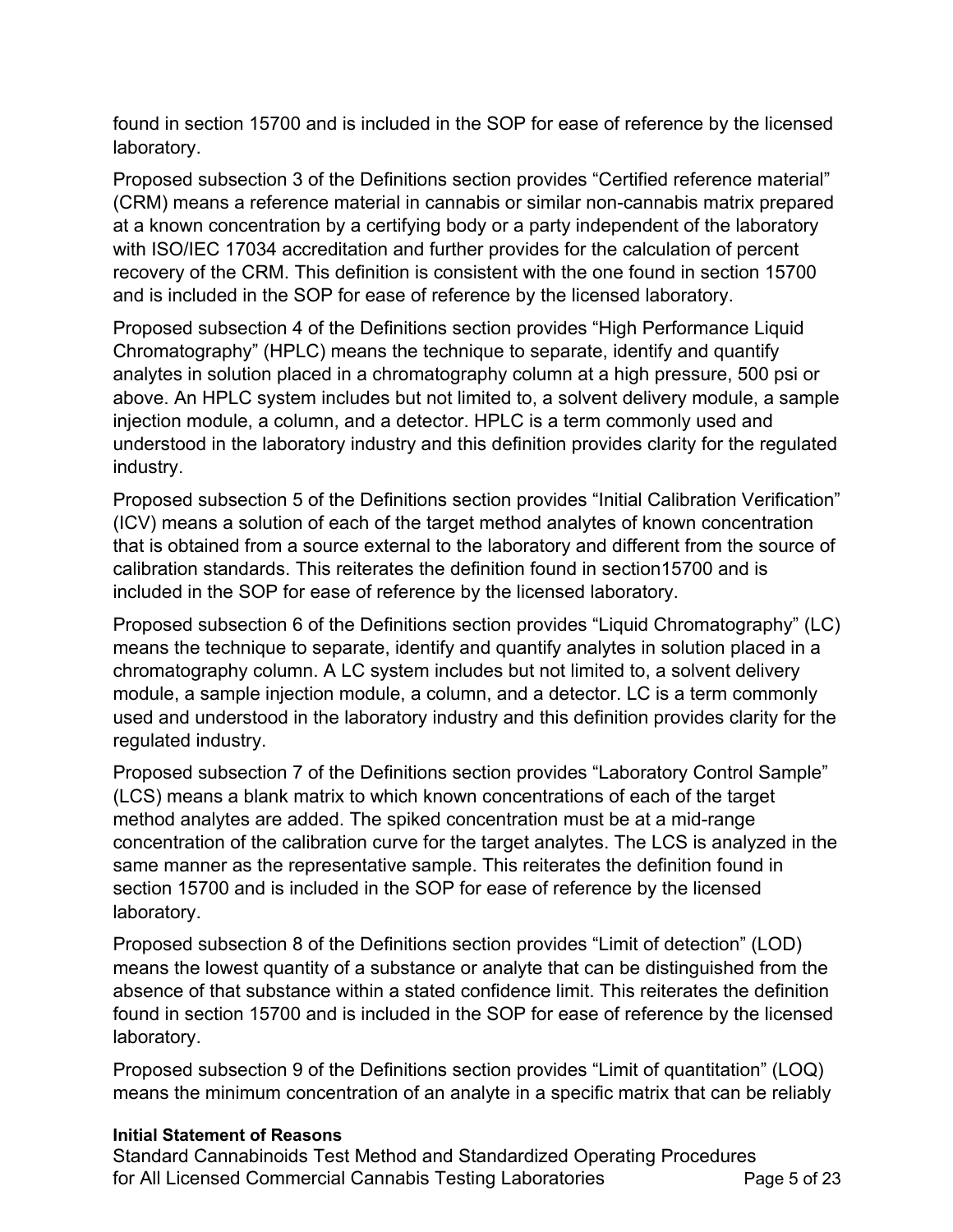quantified while also meeting predefined goals for bias and imprecision. This reiterates the definition found in section 15700 and is included in the SOP for ease of reference by the licensed laboratory.

 Proposed subsection 10 of the Definitions section provides "Method Verification" means the process of demonstrating that a laboratory is capable of replicating a validated test method with an acceptable level of performance. Use of verified testing methods by licensed laboratories is required by Business and Professions Code section 26100(g). Verification of test methods is a common practice in the laboratory industry to establish a laboratory's competence in performing a specific method. This definition is necessary to provide clarity to the regulated industry.

 Proposed subsection 11 of the Definitions section provides "Moisture content" means the percentage of water in a sample, by weight. This reiterates the definition found in section 15700 and is included in the SOP for ease of reference by the licensed laboratory.

 Proposed subsection 12 of the Definitions section provides "Recovery" means measured concentration relative to the added (spiked) concentration in a reference material or matrix spike sample. This reiterates the definition found in section 15700 and is included in the SOP for ease of reference by the licensed laboratory.

 Proposed subsection 13 of the Definitions section provides "Resolution" means a quantitative measure of how well two elution peaks can be differentiated in a chromatic separation. This subsection also specifies how resolution is measured. This definition is necessary to clarify the meaning of the term as used in the SOP and how it is measured. Resolution is the most important factor to demonstrate how peaks are separated from adjacent peaks. This ensures the accuracy of the quantitation results. Overlapping peaks indicate cannabinoids are not separated for quantitation and produce inaccuracy in analysis.

 Proposed subsection 14 of the Definitions section provides "Reporting Limit" (RL) means the lowest concentration at which an analyte can be detected in a sample in each analytical batch and specifies how the RL is determined. This definition is necessary to clarify the meaning of the term as used in the SOP and how it is determined. Specifying the method to determine the RL is necessary because when a sample has to be diluted before analysis, either because of matrix problems or to get the instrument response within the linear dynamic range, the RL is raised by a factor corresponding to the dilution factor.

 Proposed subsection 15 of the Definitions section provides "Relative percent difference" (RPD) means the comparative statistic that is used to calculate precision or random error and provides the formular for calculation of the RPD. This reiterates the definition found in section 15700 and is included in the SOP for ease of reference by the licensed laboratory.

## **Initial Statement of Reasons**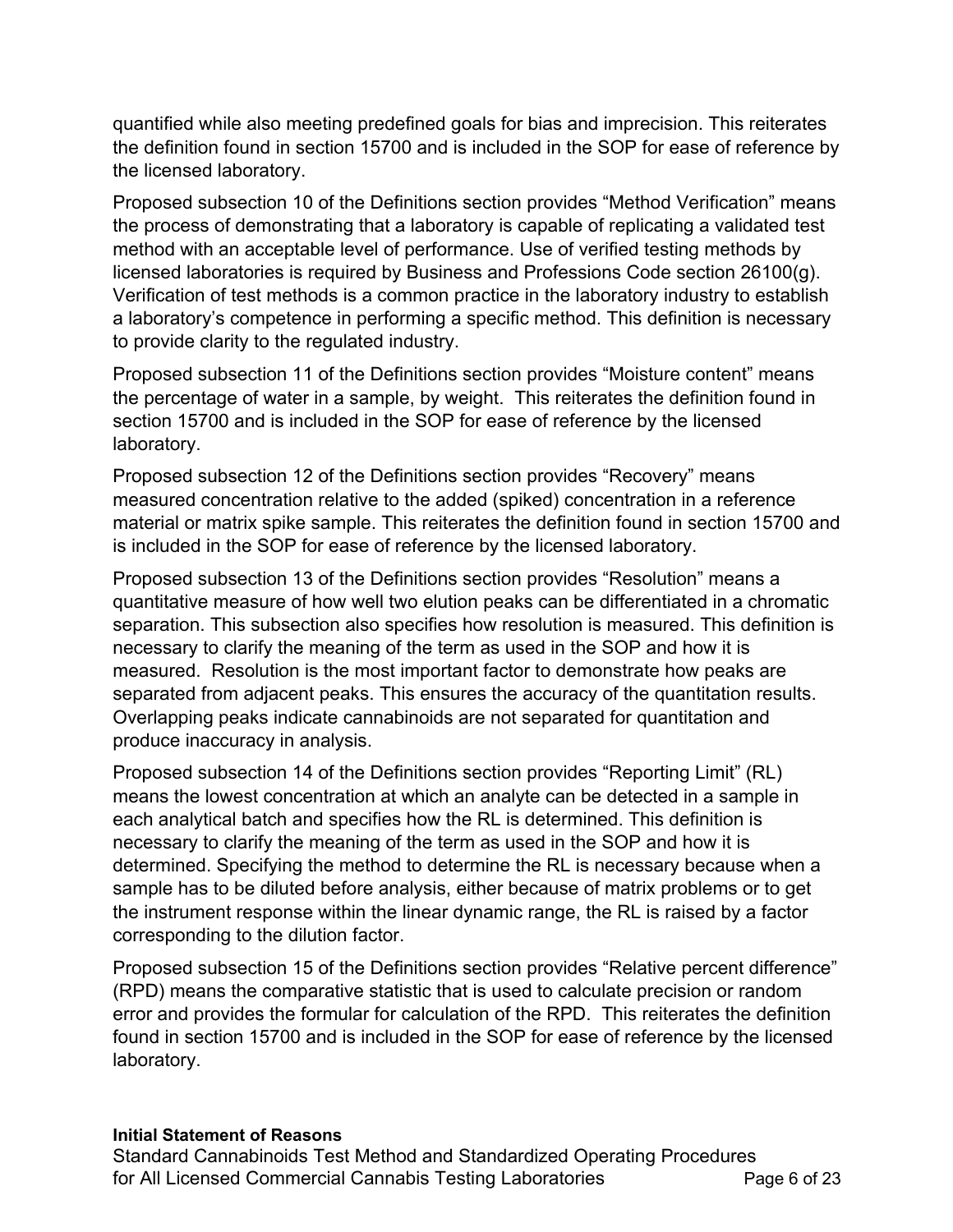Proposed subsection 16 of the Definitions section provides "Retention Time" (RT) means the time take for a solute to pass through a chromatography column. This definition is necessary to clarify the meaning of the term as used in the SOP. RT is used to identify the cannabinoid associated with a specific peak. Comparing the retention time of the sample to the calibration standards, enables the licensed laboratory to identify which cannabinoids the sample have.

 Section I of the proposed SOP, Safety, provides information regarding the potential health effects of the chemicals used in the SOP and advises the adherence to general laboratory safety precautions, use of personal protective equipment, and the handling of chemicals in accordance with federal, state and local requirements. This is necessary to provide the licensed laboratories with information regarding appropriate safety precautions when performing the test method. Laboratory work poses risks to workers due to potential exposure to toxic chemicals, flammable solvents, and other materials. Management of these risks in a safety program and the general guidance presented in the SOP reduce the risk of harm to laboratory workers. The proposed provision advises that the toxicity and carcinogenicity of each chemical used in this method have not been thoroughly investigated and therefore each chemical compound must be treated as a potential health hazard and exposure must be limited to the lowest possible level. This advisement is the same as the safety advisement used by federal agencies such as the Environmental Protection Agency with their testing methodologies. The advisement is generally applicable to the use of chemicals by laboratories and is appropriate to include in the establishment of new test methodology. The provision also refers licensed laboratories to the Laboratory Safety Guidance by the Occupational Safety and Health Administration  $(OSHA)<sup>1</sup>$  for detailed laboratory safety requirements. This is a requirement for industry and chemical laboratories which the licensed testing laboratories are already required to follow, thus these are not new requirements. Including this information in the SOP is necessary to ensure the licensed laboratories and laboratory personnel utilizing the method are aware of the safety considerations associated with the test method.

 Section II of the proposed SOP, Apparatus and Materials, provides a list of equipment and materials that are required in the performance of the test method. This is necessary so that the licensed laboratory is aware and can easily find a list of the equipment and materials that is required to perform test method.

 The list of equipment includes an HPLC system. HPLC is utilized to separate and quantify cannabinoids based on the use of a column module, solvent delivery module, detector module, sampling module, and associated computer with software for control of the instrument and data analysis. The column module contains the column used for separation of cannabinoids and controls temperature during chromatography. The

## **Initial Statement of Reasons**

 $^1$  Occupational Safety and Health Administration (OSHA), Laboratory Safety Guidance, (OSHA 3404-11R) (2011).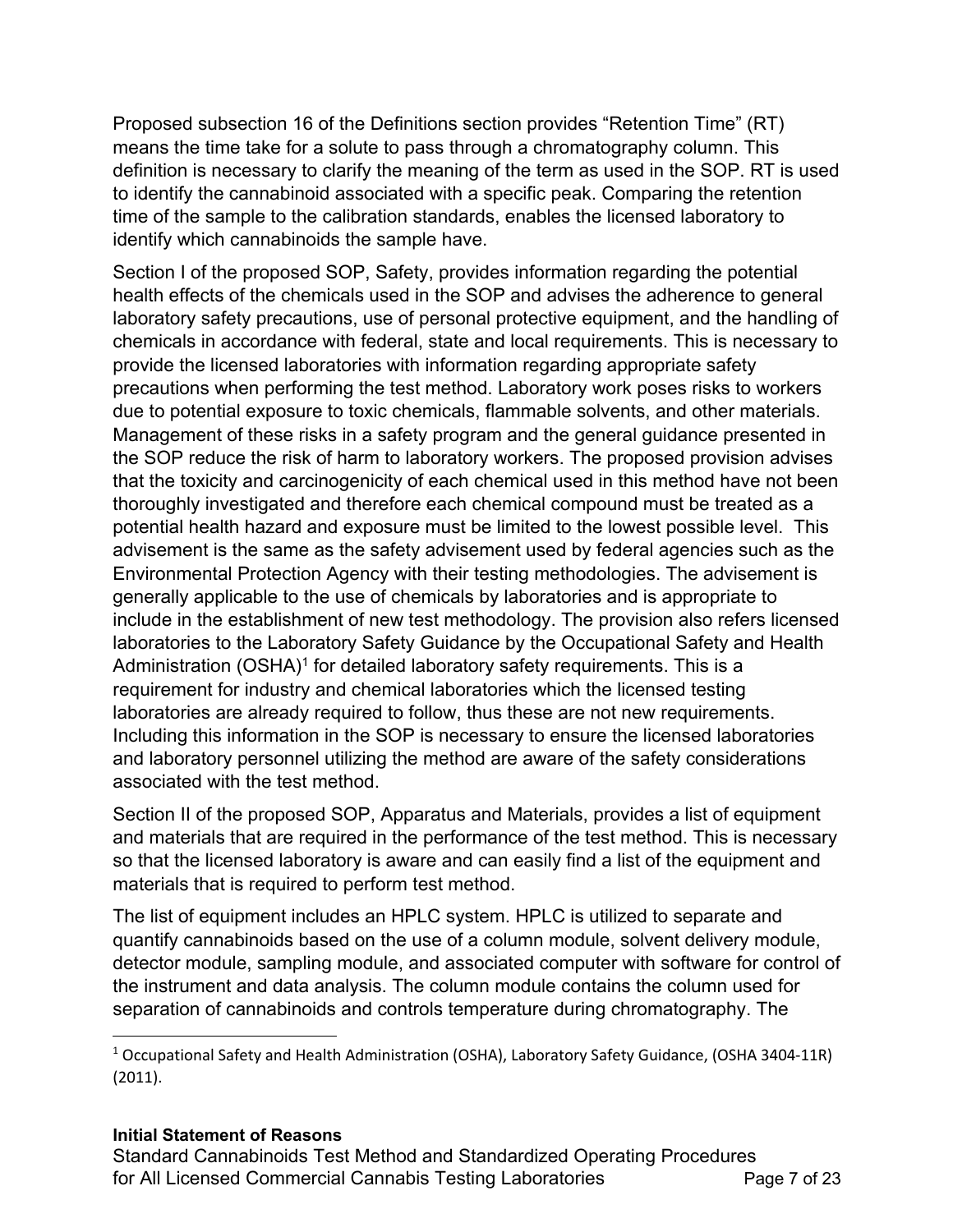solvent delivery module is required to control stable accurate solvent flow through the column, separating the cannabinoids. The detector module detects the cannabinoids with wavelength of 220nm which was optimized on the system used to develop the method to achieve strong consistent signal. The sampling module loads samples for analysis and injects precise volumes into the HPLC system. The computer data system controls all parts of the HPLC during chromatography, stores data, and performs calculations to quantify cannabinoids. These items are all necessary so that the licensed laboratory understands the specific requirements that are needed in order to achieve accurate and reliable results using the HPLC method. Testing methods are developed using particular instruments and equipment with specific performance characteristics and deviation from specifications can result in inaccurate and unreliable test results. The ultimate requirement for the performance of the HPLC system is that it can separate the cannabinoids to achieve a minimum resolution of 1.3.

 The list of equipment also includes a tissue homogenizer and a cryogenic grinder capable of grinding samples to less than 1 mm. The tissue homogenizer is required to grind samples such as cannabis flower to a uniform particle size. The cryogenic grinder is required to grind difficult samples to a uniform particle size. Freezing is necessary for some samples such as gummy edibles, chocolates prior to grinding, otherwise the unfrozen samples will not grind to a uniform homogenate for testing. For the extraction of cannabinoids, particle size will affect extraction efficiency. A tissue homogenizer and cryogenic grinder meeting the specified grinding capabilities obtain efficient extracts from cannabis and cannabis products so that they can be accurately quantified. Both the tissue homogenizer and cryogenic grinder should be capable of grinding multiple samples without cross contamination so that the laboratory has capability of analyzing a larger number of samples.

 Additional equipment includes an analytical balance capable of weighing to the nearest 0.1 mg and a top loading balance capable of weighing to the nearest 0.1 g. This is necessary to ensure weighing devices are accurate in order to minimize errors associated with sample weights. The method also requires disposable glass Pasteur pipettes; pipettes and pipet tips; conical polypropylene centrifuge tubes (50ml); a centrifuge that can effectively separate solids or particles from the extraction solvents by centrifugal force; sonicator; ice bucket; HPLC vials (amber); HPLC caps; LC Column that can work with the HPLC system to separate the cannabinoids of interest to achieve a minimum resolution of 1.3; disposable syringes with Luer-Lok tips, 3 ml; syringe filter disk, 0.2 µm Polytetrafluoroethylene (PTFE); HPLC solvent bottles, 1 L; vortex mixer (analog vortex mixer or equivalent); Griffin glass beakers; and a graduated cylinder. This additional equipment is required to perform the method and accurately weigh samples, measure or weigh solvents, extract cannabinoids effectively for analysis, handle liquids; correctly dilute solutions; contain solvents, and not contaminate samples or in any way interfere with the method. Without this listed equipment the laboratories would be producing inaccurate results and have potential variation from the standard reference method that would bring nonuniformity to cannabinoid analysis.

### **Initial Statement of Reasons**

 Standard Cannabinoids Test Method and Standardized Operating Procedures for All Licensed Commercial Cannabis Testing Laboratories **Page 8** of 23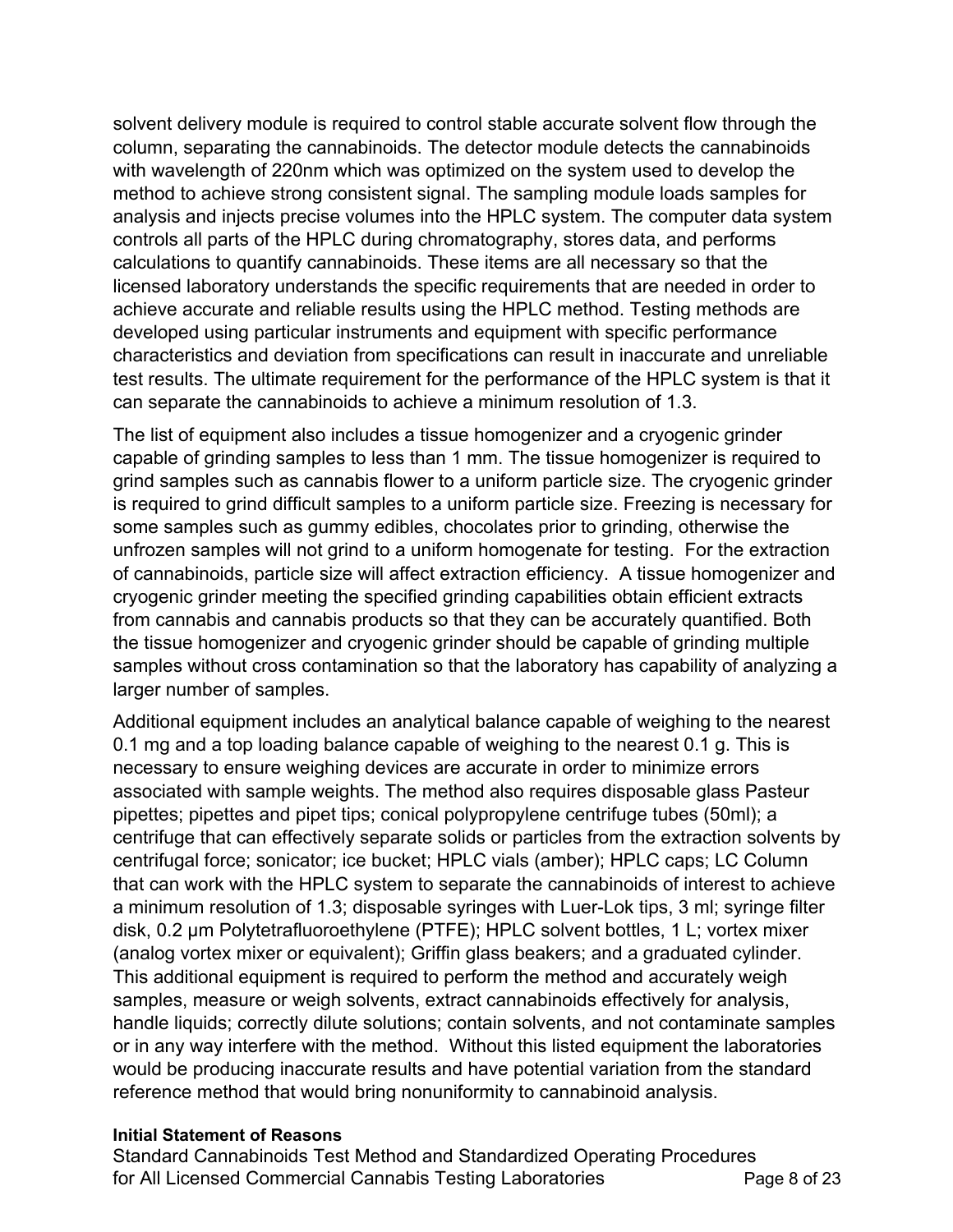Section III of the proposed SOP, Reagents, provides a list of reagents that are required in the performance of the test method. The reagents are water, methanol, acetonitrile, and formic acid, and are listed at HPLC grade or above. This list is necessary so that the licensed laboratory is aware and can easily find a list of the reagents that is required to perform test method. The specific reagents are chosen to function in the extraction, dilution, separation and quantification of cannabinoids. The list also specifies the grade for the particular reagents which is necessary so that the licensed laboratory understands the specific requirements that are needed in order to achieve accurate and reliable results. HPLC grade is required because it reduces the detector noise, baseline drifts, enhances the quality of data, and assures reproducibility between laboratories.

 Section IV of the proposed SOP, Calibration Standard, provides a list of standard solutions that are required in the performance of the test method. This is necessary so that the licensed laboratory is aware and can easily find a list of the standard solutions that are required to perform test method. Proposed subsection A provides a list of cannabinoid stock standard solutions. The list includes stock solutions for those cannabinoids that are required to be tested pursuant to section 15724 as well as additional cannabinoids that are not specifically listed in section 15724, but were analyzed for and validated using the test method. Including these stock standard solutions in the SOP allows a licensed laboratory to identify these cannabinoids if they are present in a sample during regulatory compliance testing. The ability to identify all cannabinoids in a sample, in is critical to accurate reporting of cannabinoid content of cannabis and cannabis products. The current state of the cannabis testing industry is that additional cannabinoids are voluntarily being tested for and reported Pursuant to Business and Professions Code section 26120(c), cannabis and cannabis products must be labeled with pharmacologically active ingredients including THC, CBD and other cannabinoids, thus testing methods should be able to identify additional cannabinoids to allow licensees to meet this requirement.

 Proposed subsections B and C of the Calibration Standard section provides a list of cannabinoid mix working standard solutions and calibration standard solutions, respectively, and instruction on how to prepare and store the solutions. This is necessary to provide the licensed laboratory with specific instructions in the preparation of the solutions to ensure that all licensed laboratories are using uniform and consistent standards with the testing methodology and to ensure licensed laboratories are storing standard solutions in a manner to avoid degradation. These standards were chosen to give a useful linear calibration range for the instrument to accurately quantify cannabinoids. These standards have been evaluated and determined by the Department to be optimal for the accuracy, precision and overall quality of results for the cannabinoid testing method.

 Section V of the proposed SOP, Procedure, provides the procedures for conducting the cannabinoids analysis including moisture content analysis, sample preparation, sample extraction, instrumental parameters, and analysis. This is necessary so that licensed laboratories have the specific step by step instructions to conduct the analysis and to

## **Initial Statement of Reasons**

 Standard Cannabinoids Test Method and Standardized Operating Procedures for All Licensed Commercial Cannabis Testing Laboratories **Page 9** of 23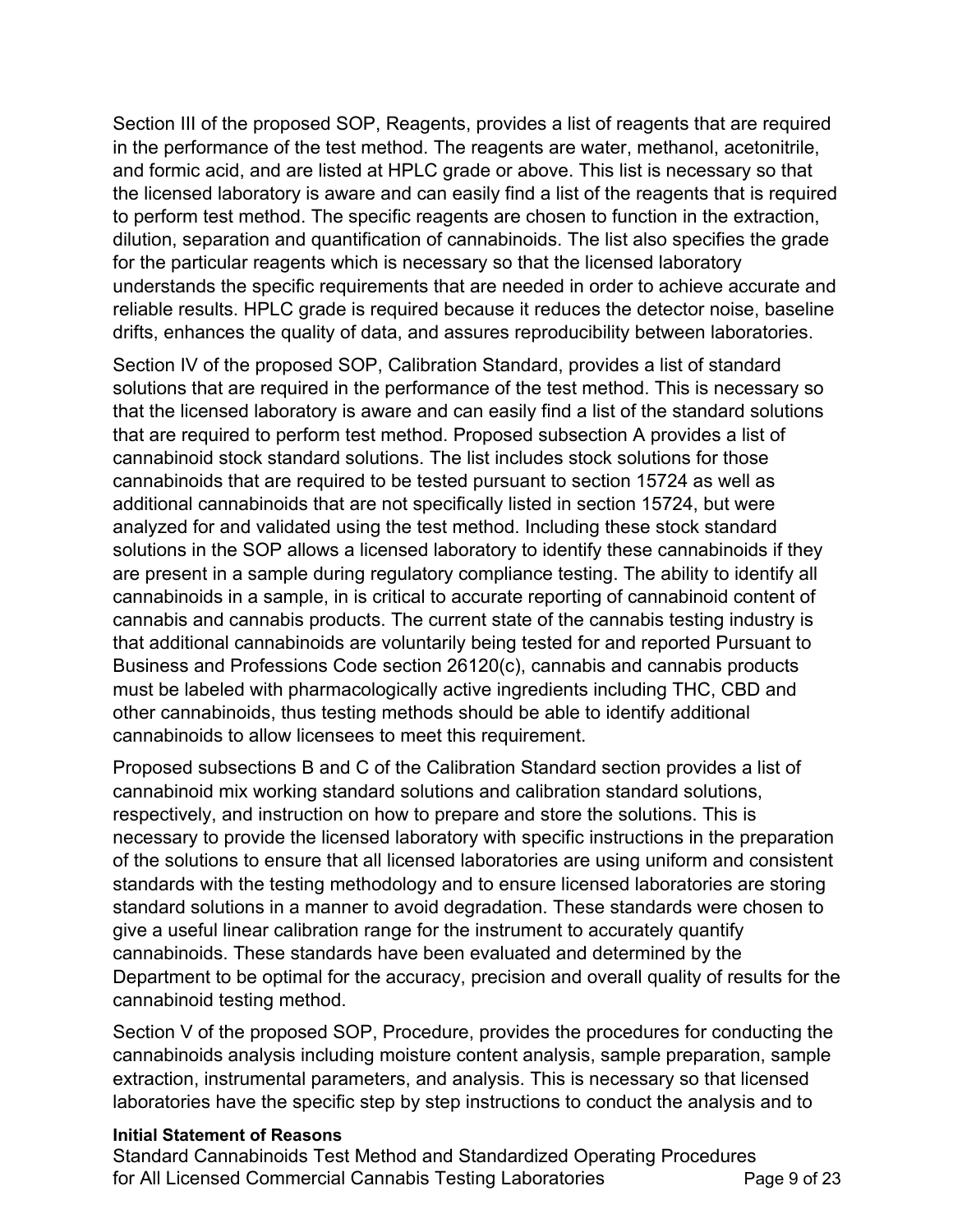ensure all licensed laboratories are performing the analysis in the same manner. The steps specified are given in logical order for the licensed laboratory to accurately perform the method and meet the requirements for accurately reporting. Before samples can be tested, they need to be ground, extracted, and diluted accurately into a solvent for analysis. Other steps included are instrument configuration and equilibration of the instrument which need to be done prior to analyzing samples. Instrumentation for analysis needs calibration prior to analysis and reporting.

 Proposed subsection A of the Procedure section provides that the licensed laboratory shall test and report the moisture content of dried flower including pre-rolls as required by section 15717 and requires the percentage moisture content be used to calculate the dry-weight percent cannabinoid. This is necessary because section 15724 requires the reporting of results for harvest batches on a dry-weight basis.

 Proposed subsection B.1, Sample Preparation, of the Procedure section provides the procedures for homogenization of specific types of samples. This is necessary so that licensed laboratories have the specific instructions for homogenization of the various types of samples. Homogenization is a critical step in the preparation of a sample for analysis and is required by section 15714(a). The method of homogenization varies based on the sample type and includes grinding for plant material and freeze/grinding for edibles. Specification of homogenization procedures is necessary in order to achieve a uniform sample that will be amenable to extraction of cannabinoids in the sample for analysis by the method. Through validation, the Department has determined the listed methods for homogenization to be the most effective in obtaining accurate and reliable test results based on sample type.

 Proposed subsection B.2 provides instructions regarding the sample size to be used in the analysis and varies based on the specific sample matrix being analyzed. This is necessary because section 15724(a) sets a 0.5 gram sample size for all cannabinoid matrices. The Department has determined however, through validation of the method, that the 0.5 gram sample size is not optimal for all cannabinoid matrices and has determined that the sample sizes specified in the SOP will yield the most accurate test results for the various matrices.

results for the various matrices.<br>Proposed subsection C, Sample Extraction, of the Procedure section provides the specific instructions for sample extraction, including specifying the extraction solvent and dilution based on the sample matrix. The Department has determined through method validation that the specified extraction solvent and dilution provide optimal results. This is necessary in order to achieve the most accurate test results for the various matrices.

 Proposed subsection D, Instrumental Parameters, of the Procedure section provides the instrumental parameters for the instruments used in the test method. The instrumental parameters listed are those specific to the Perkin Elmer Altus A-30 liquid chromatography instrument and Restek Raptor ARC-18 column used by the Department in performing and validating the test method. This is necessary so that the

## **Initial Statement of Reasons**

 Standard Cannabinoids Test Method and Standardized Operating Procedures for All Licensed Commercial Cannabis Testing Laboratories **Page 10 of 23**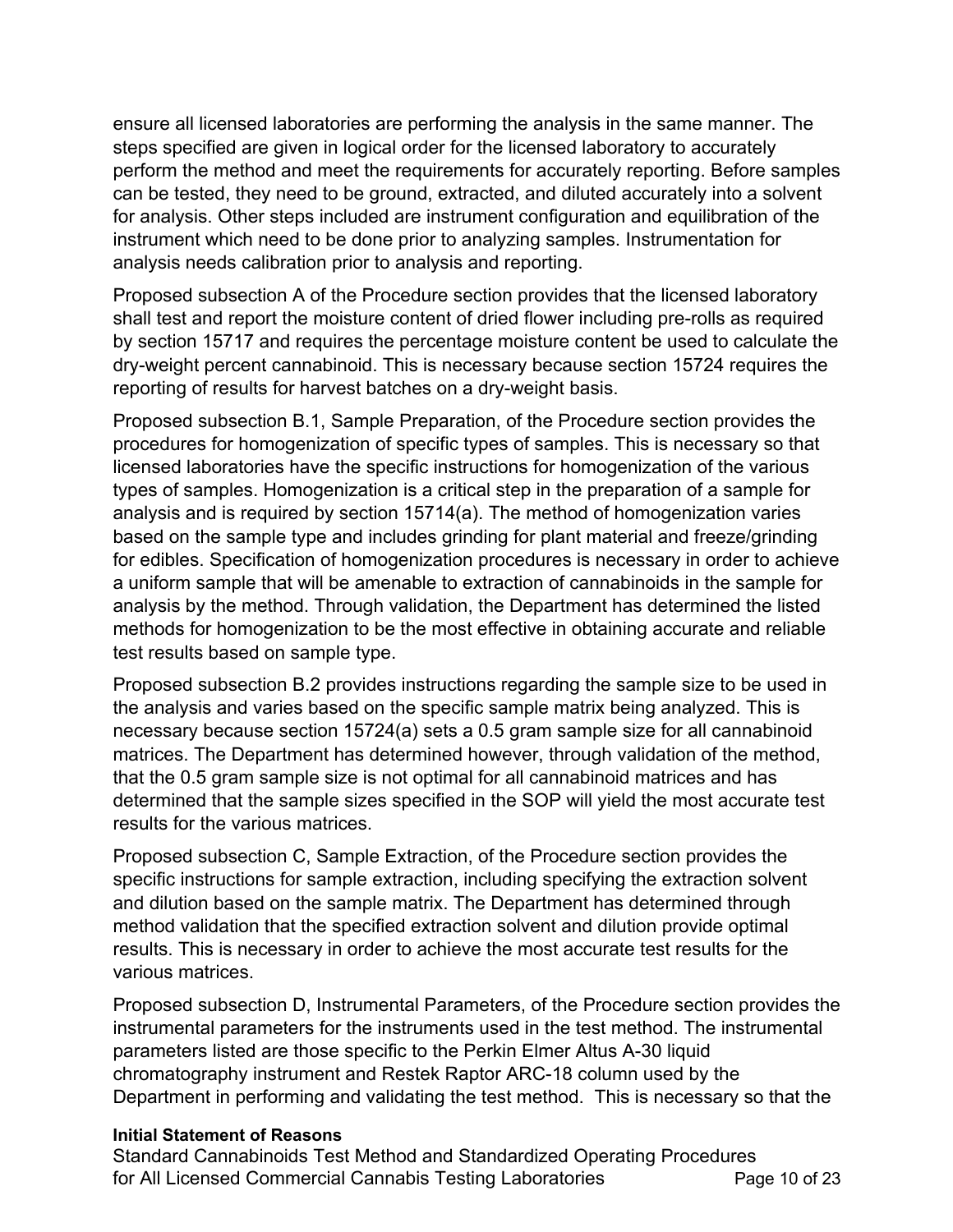SOP accurately reflects the parameters of the instrument used for performing the test method and to inform licensed laboratories of the specific instrumentation used and its specifications to be able to separate and accurately quantify cannabinoids. The provision clarifies that the instrumental parameters will be specific to the column and LC system used by a licensed laboratory, thus the system used by a licensed laboratory may have different parameters to include in its specific SOP. The provision clarifies that an equivalent HPLC system is one that separates the cannabinoids tested with a minimum resolution of 1.3. This gives laboratories flexibility in utilizing a variety of HPLC systems with a clear requirement to guide them. The Department has determined that the instrumental parameters are optimal for the accuracy, precision and overall quality of results for the cannabinoid testing method.

 Proposed subsection E, Instrument Analysis, of the Procedure section provides the step by step instructions for running the samples, including quality control samples, using the HPLC. This is necessary so that licensed laboratories have clear instructions on running the samples using HPLC in order to obtain accurate and reliable test results. The licensed laboratory has requirements to meet in section 15729, Laboratory Quality Assurance (LQA) Program, and section 15730, Laboratory Quality Control (LQC) Samples. The step by step instructions in this provision are given to aid licensed laboratories to meet these requirements. These requirements for instrumental analysis have been evaluated and determined by the Department to be optimal for the accuracy, precision and overall quality of results for the cannabinoid testing method.

 Section VI of the proposed SOP, Method Limit of Quantification and Reporting Limit (RL), provides the limits of detection (LOD) and limits of quantification (LOQ) for the various cannabinoids tested by the method. The LOD and LOQ are important performance characteristics of a test method and are required by section 15731. This proposed provision clarifies that LOQ and LOD should be calculated and established by the licensed laboratory in accordance with section 15731 as part of the method verification that is required by section 15712.2. This is necessary because LOD and LOQ are system and method specific and may change based on changes in operational parameter changes or use of a different system. This provision also provides the method for determining the Reporting Limit for each batch of samples. This is necessary to accommodate the change in the smallest amount of an analyte that can be reported in analysis by the licensed laboratory in a particular batch of samples. Dilution of samples is routinely done to correctly quantify cannabinoids within the calibrated range of the instrument. After dilution, the amount that can be effectively reported is no longer directly determined by the method LOD or LOQ. Dilution must be accounted for in the final result and the mechanism to accurately reflect this change in the reported final result is with a Reporting Limit.

 Section VII of the proposed SOP, Quality Control, provides that quality control samples should be analyzed in accordance with the requirements of section 15730. This is necessary to clarify that licensed laboratories are required to meet existing requirements regarding use of quality control samples. Quality control samples are used

## **Initial Statement of Reasons**

 Standard Cannabinoids Test Method and Standardized Operating Procedures for All Licensed Commercial Cannabis Testing Laboratories **Page 11 of 23**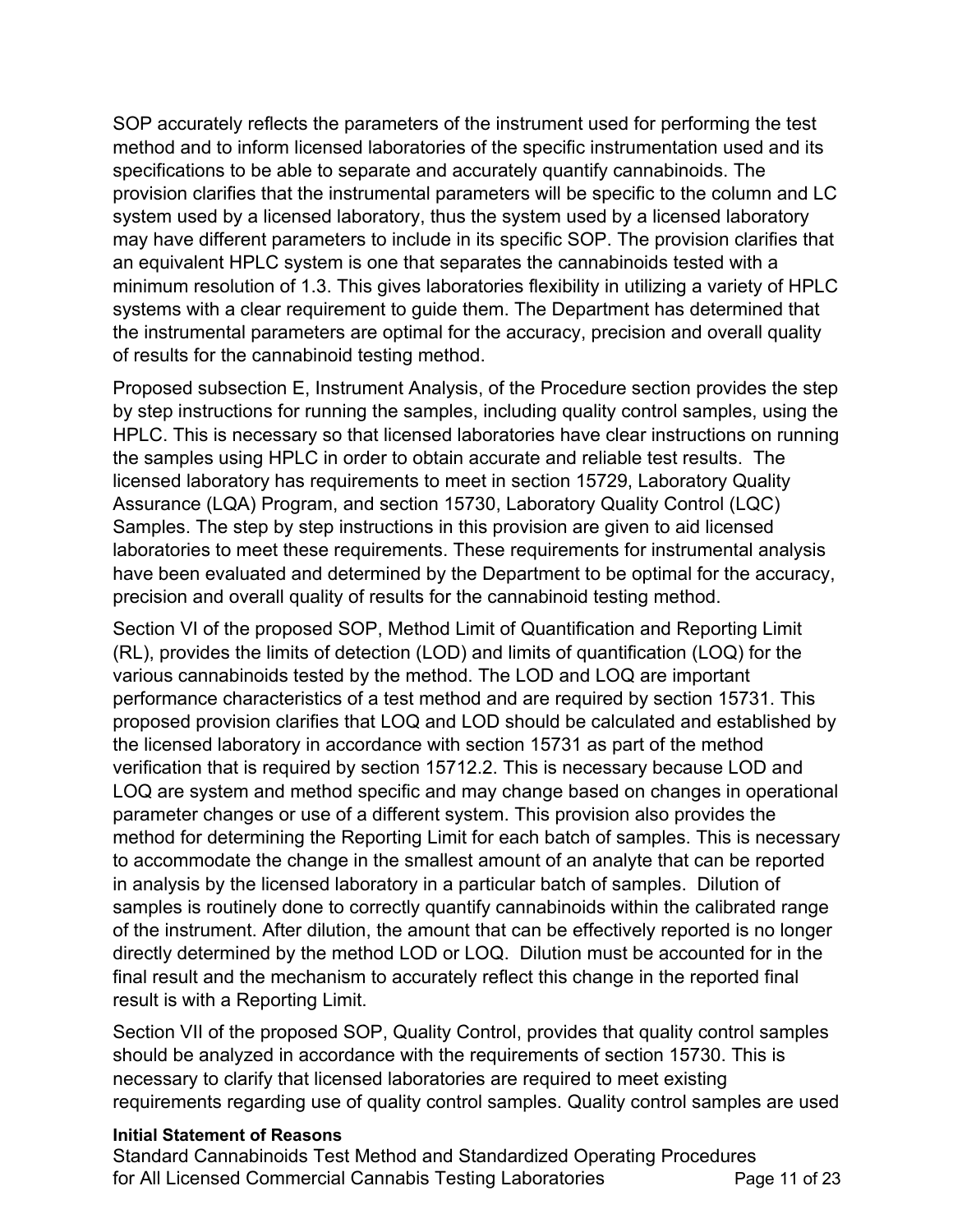to measure method accuracy, precision, contamination, and matrix effects. Quality control samples are necessary because quality control sample results are used to ensure that data released by the licensed laboratory is valid, reliable and reproducible.

 Proposed subsections A and B of the Quality Control section provides a detailed explanation and instructions on the use of quality control samples with sample batches, including solvent blanks, ICV, CCV, method blanks, sample duplicates, post-dilution matrix spikes and laboratory control samples. This is necessary in order for the licensed laboratories to have step by step instructions regarding the use of quality control samples, understand their purpose, and meet requirements of section 15730 for the use of laboratory quality control samples. The levels chosen are consistent with section 15730 and based on standards from the FDA. This is necessary to ensure all licensed laboratories are following the same quality control procedures in order to consistently produce valid and reliable results.

 Proposed subsection C, Integration, of the Quality Control section provides that all chromatograms should be processed by automatic detection and integration of peaks using instrument software. This is necessary to ensure consistency of results and to minimize the manual manipulation of chromatographic data files. Integration is a key component of chromatographic data interpretation and is the subject of regulatory scrutiny in International Organization for Standardization (ISO) 17025 audits. This provision also requires that laboratories that perform manual integration, shall have an integration policy that includes justification, documentation and managerial review and approval of manual integration. This is necessary to ensure that if manual integration occurs, there is sound justification for the process and that laboratory management personnel is responsible for reviewing and approving the data, justification and validity of the results. This provision specifies that the manual integration policy is required to outline the proper way to integrate chromatographic peaks, the preference of automatic integration for consistency, and if manual integration is needed, documentation of the justification and supporting documentation including chromatograms showing both automatic and manual integration. This is necessary to clearly outline the requirements for the integration policy if a licensed laboratory will perform manual integration and to establish that automatic integration is the preferred method to ensure data integrity and consistency. This is also necessary to ensure that if manual integration is done, it should only be done if there is sound scientific justification and should be well documented. Excessive manual integration indicates there may be a problem with the instrument requiring investigation and preventative maintenance. This extra requirement for a policy for manual integration is a standard requirement for laboratory quality control and oversight. Shifting integration to meet quality control requirements is the subject of scrutiny during audits by ISO 17025 accrediting bodies and inspections. Laboratories are required to conduct internal audits in accordance with ISO/IEC 17025 standards pursuant to section 15735. The Food and Drug Administration also provides guidance for bioanalytical methods to include an SOP or guideline for the re-integration of data including criteria, performance, rationale and documentation including the original and re-integrated data. (U.S. Food and Drug Administration, Center for Drug

### **Initial Statement of Reasons**

 Standard Cannabinoids Test Method and Standardized Operating Procedures for All Licensed Commercial Cannabis Testing Laboratories **Page 12 of 23**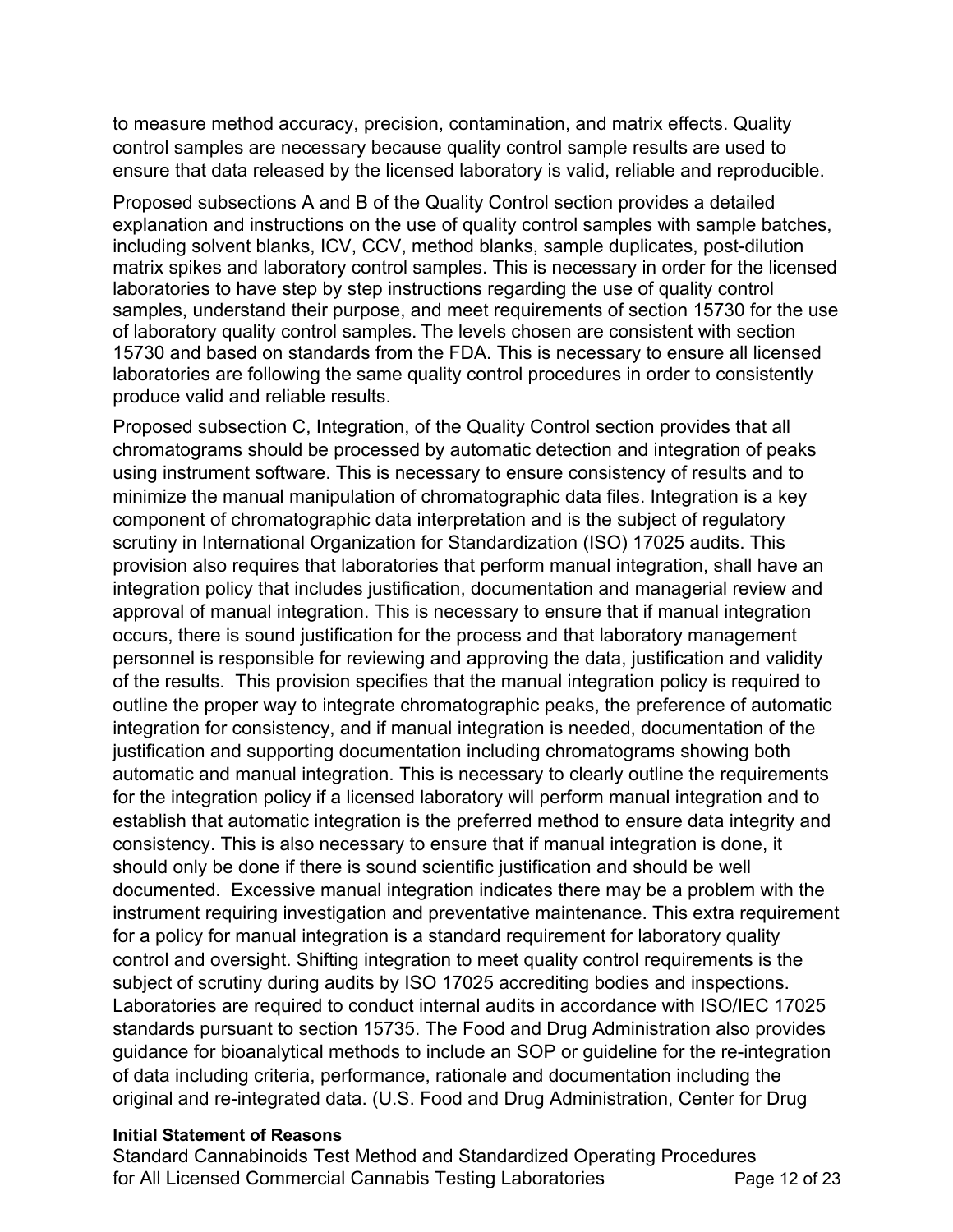Evaluation and Research, *Bioanalytical Method Validation Guidance for Industry*, section III.C., Validated Methods: Expectations of In-Study Analysis and Reporting) (May 2018)).

 Proposed subsection D, Retention Time (RT) Acceptance Window, of the Quality Control section requires and provides instructions for the calculation of the retention time acceptance window of each cannabinoid. This is necessary to make sure that the peak identification of each cannabinoid is accurate because a peak is identified to be a specific cannabinoid by the retention time. If a peak is out of the retention time acceptance window, there may be a problem with the instrumentation not properly separating compounds, it is not that cannabinoid, or it may be another cannabinoid or impurity. Retention times are used in conjunction with other Quality Controls to give an indication of validity of the method. (US Food and Drug Administration, Guidelines for the Validation of Chemical Methods in Food, Feed, Cosmetics, and Veterinary Products, 3rd Edition (October 2019).

 Proposed subsection E, UV-Visible Spectrum, of the Quality Control section provides instructions for the determination of a sample analyte peak when identification of the peak is in question. This is necessary to make sure that the peak identification of each cannabinoid is accurate. This provision requires the further identification of the cannabinoid by comparison of the UV-Visible spectrum of the sample peak to the UV- Visible spectrum of the cannabinoid standard peak. This is necessary because a peak on a chromatograph is identified to be a specific cannabinoid by the retention time and verified by the match to the UV-Visible spectrum for the cannabinoid. If a sample peak UV-Visible spectrum does not match the UV-Visible spectrum of the cannabinoid standard, there may be a problem with the instrumentation not properly separating compounds, it is not that cannabinoid, or it may be another cannabinoid or an impurity. This provision provides that if UV-Visible spectrum of the sample peak and the cannabinoid standard peak do not match, then the sample peak shall not be reported as the cannabinoid. This is necessary to ensure that the results are accurately reported. This provision also provides instructions if there is evidence of a cannabinoid and an impurity. This provision provides if the impurity and the cannabinoid spectrums are mixed, the spectra may be deconvolved and reported following the requirements for manual integration set forth in section VII.C. This is necessary to ensure that cannabinoid test results are accurately reported. Peak purity used in conjunction with other Quality Controls is used to give an indication of validity of the method.

 Section VIII of the proposed SOP, Acceptance Criteria For Quality Control Samples, provides the acceptance criteria for quality control samples. This acceptance criteria is required by section 15730 and is necessary for the determination of data quality. The requirement is duplicated here for ease of reference by the licensed laboratories.

 Section IX of the proposed SOP, Reporting Results, provides the requirements for reporting test results. Proposed subsection A requires results to be calculated and reported in accordance with the cannabinoid reporting requirements in section 15724

## **Initial Statement of Reasons**

 Standard Cannabinoids Test Method and Standardized Operating Procedures for All Licensed Commercial Cannabis Testing Laboratories **Page 13 of 23**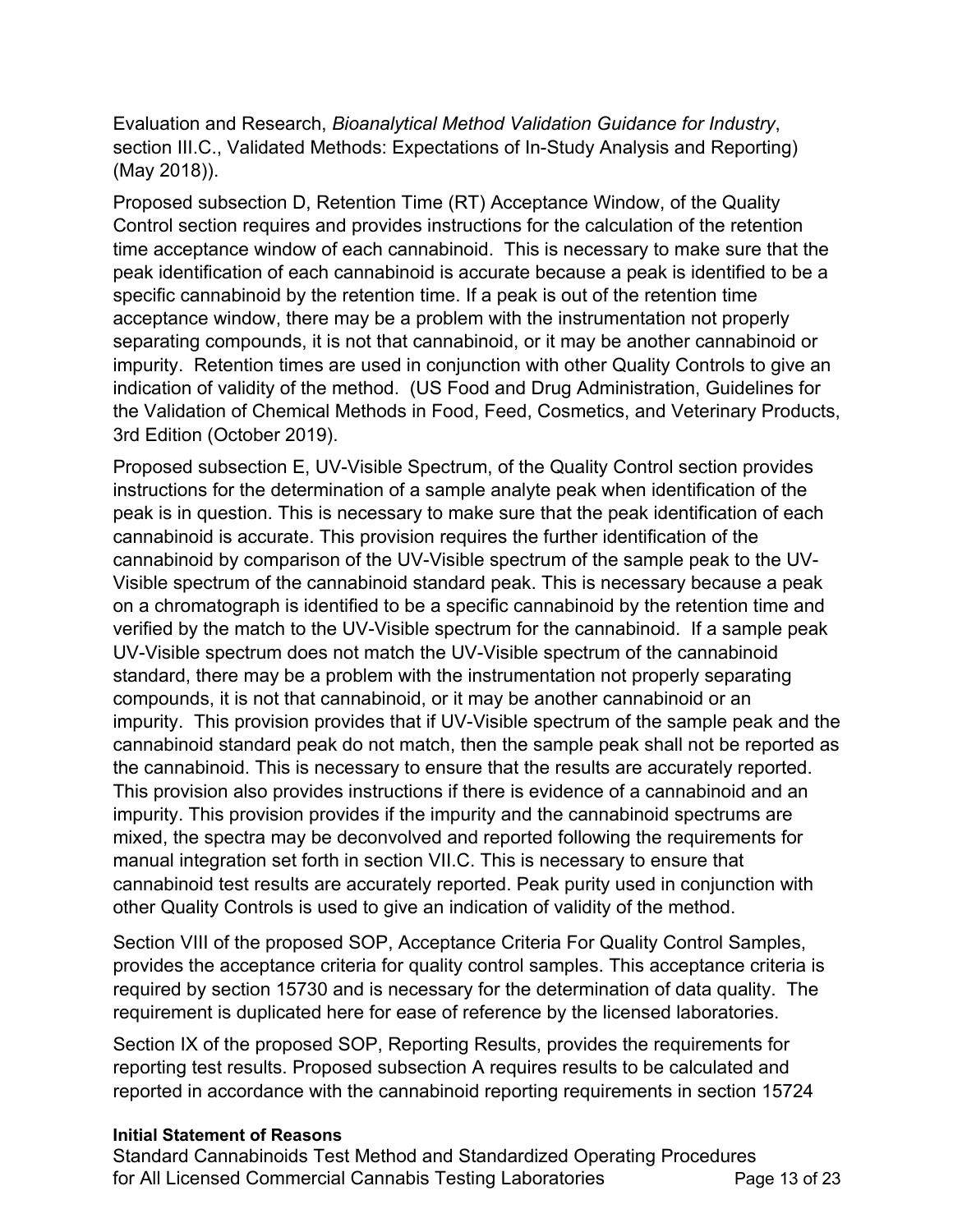and the data package requirements in section 15732. This is necessary to make clear that laboratories must report results in accordance with existing regulatory requirements.

requirements.<br>Proposed subsection B of the Reporting Results section requires that the results for all samples are reported with 3 significant figures. Three significant figures are chosen as it reflects the resolution of the measurement of cannabinoids by the method. This is necessary to establish a standardized reporting format for use by all licensed laboratories. laboratories.<br>Proposed subsection C of the Reporting Results section requires that results that are

below the reporting limit determined in Section VI of the SOP are reported as "<RL". This is necessary to provide licensed laboratories with a standardized format for reporting results that are below the reporting limit. Reporting limit is the lowest concentration at which an analyte can be detected in a sample in each analytical batch and is necessary for the accuracy of the results report so that the customer can better understand the results.

 Proposed subsection (c) of section 15712.1 provides that the cannabinoid test method identified in subsection (b) shall not be altered by the licensed laboratory. This is necessary in order to maintain the uniformity of the procedure used by testing laboratories and to prevent changes to the procedure that may render it less accurate and reliable.

 Proposed subsection (d) of section 15712.1 provides that, notwithstanding the requirements of section 15724(a), the licensed laboratory shall analyze the sample size of a representative sample that is indicated in the cannabinoid test method identified in subsection (b). This is necessary so that the licensed laboratory uses the appropriate sample size designated by the specific test method. The sample size established in section 15724(a) was established as a general standard and was not established based on a particular test method. The sample sizes designated in the approved test method are specific to the test method and have been determined and established in order to achieve the most accurate test results.

 Proposed subsection (e) of section 15712.1 provides that prior to using a cannabinoid test method identified in subsection (b), the licensed laboratory shall perform verification of the test method to demonstrate that the laboratory is capable of meeting test method's performance specifications. Verification of test methods is required by Business and Professions Code section 26100(g) and is necessary so that the testing laboratory can demonstrate that it is capable of performing the standardized test method. Verification ensures that the laboratory can obtain comparable results on the same matrix, using equivalent equipment and circumstances, as the standard validated method.

method.<br>Proposed subsection (f) of section 15712.1 provides that the licensed laboratory using the cannabinoid test method identified in subsection (b) need not provide the Department with a validation report of the cannabinoid test method as required by

## **Initial Statement of Reasons**

 Standard Cannabinoids Test Method and Standardized Operating Procedures for All Licensed Commercial Cannabis Testing Laboratories **Page 14 of 23**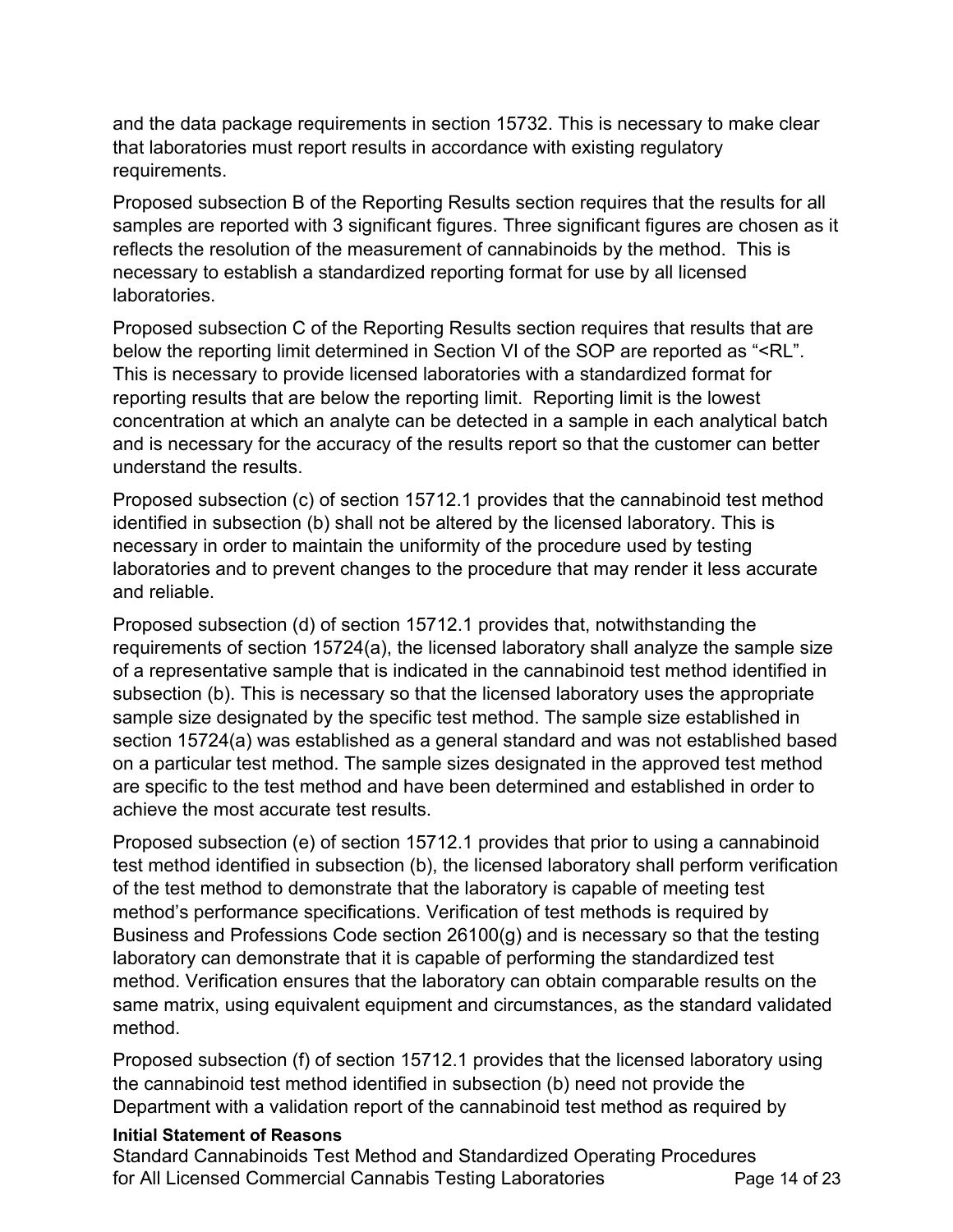sections 15702(c)(1) and 15713. This is necessary because the Department has already performed the work to validate the test method and duplication by the licensed laboratory is unnecessary. Method validation is a process by which a non-standard test method is developed and standardized to ensure it is capable of producing valid and consistent results. Validation is a key step in the process of developing the standardized test methods listed in subsection (b). Because the Department has already performed the validation work, duplication by the licensed laboratory is unnecessary.

 Proposed subsection (g) of section 15712.1 provides that the licensed laboratory shall provide the Department with its standard operating procedures implementing the cannabinoid test method identified in subsection (b) in accordance with the requirements of section 15702(b) and 15711(a). This is necessary to clarify that, although the laboratory is required to utilize a standard operating procedure and test method identified by the Department, the licensed laboratory must still adapt those procedures to its own laboratory and analytical instrumentation and must submit its SOP to the Department as required for all testing procedures. The proposed section further provides that the SOP shall be submitted with the verification report required by section 15712.2 prior to use of the method for regulatory compliance testing. This is necessary to clarify when a licensed laboratory that is currently in operation must submit its SOP.

 Proposed subsection (h) of section 15712.1 provides that the licensed laboratory shall commence utilizing the cannabinoid test method specified in subsection (b) no later July 1, 2023. This is necessary in order to provide a licensed laboratory with sufficient time to implement the methodology, including the purchase of any additional equipment and reagents necessitated by the test method. The phase-in period will also allow a licensed laboratory to deplete supplies that may not be compatible with the new methodology. The Department has determined with their internal use of the method on various products that a six-month lead time is sufficient to allow implementation of the new method without undue financial hardship on the licensed laboratory. The current methods being used by licensed testing laboratories have been reviewed and approved by the Department. The issue of inconsistent results amongst laboratories is being addressed by this specified cannabinoid test method. During the phase-in period, licensed laboratories will continue to use methods approved by the Department to protect public safety. will continue to be under the oversight of current approved testing methodologies, review by the Department, and monitoring by the Department for public safety.

# safety.<br><u>Section 15712.1. Verification of Test Method for Cannabinoids.</u>

 The Department proposes adopting section 15712.2 which sets forth the method verification requirements for use of the cannabinoid test method identified in section 15712.1. Proposed subsection (a) requires that each licensed laboratory perform verification of the cannabinoid test method in its own laboratory prior to using the test method for regulatory compliance testing in order to demonstrate that the licensed

## **Initial Statement of Reasons**

 Standard Cannabinoids Test Method and Standardized Operating Procedures for All Licensed Commercial Cannabis Testing Laboratories **Page 15** of 23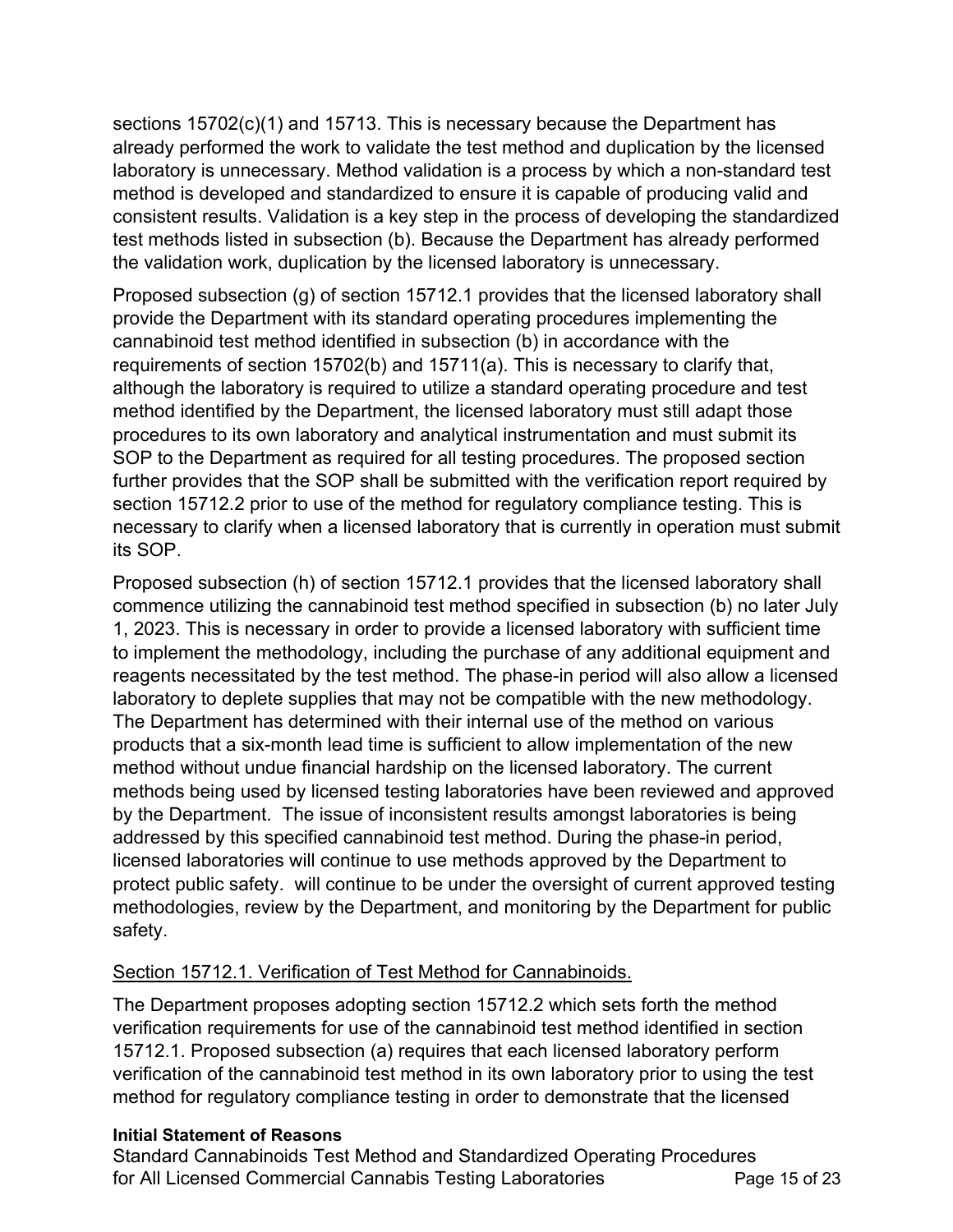laboratory is capable of meeting test method's performance specifications. This is necessary so that the licensed laboratory can demonstrate its ability to perform the test method prior to its use to ensure the accuracy of testing results. Verification of test methods is a common practice in the laboratory industry to establish a laboratory's competence in performing a specific method. Use of verified testing methods by licensed laboratories is required by Business and Professions Code section 26100(g).

 Proposed subsection (b) defines "Method Verification" to mean the process of demonstrating that a laboratory is capable of replicating a validated test method with an acceptable level of performance. This definition is necessary to provide clarity to the regulated industry and duplicates the definition of method verification included in the SOP. Verification of test methods is a common practice in the laboratory industry to establish a laboratory's competence in performing a specific method. Use of verified section 26100(g). testing methods by licensed laboratories is required by Business and Professions Code

| Criteria             | <b>Number</b><br>Required | <b>Notes</b>                                                                                         |
|----------------------|---------------------------|------------------------------------------------------------------------------------------------------|
| Sample matrices      | ≥1                        | A single matrix can be selected even if the<br>original method is applicable to multiple<br>matrices |
| <b>Matrix blanks</b> | ≥1                        |                                                                                                      |
| Method blanks        | ≥1                        |                                                                                                      |
| Spike concentration  | $\geq$ 2                  |                                                                                                      |
| levels               |                           |                                                                                                      |
| Spike replicates     | $\geq$ 3                  |                                                                                                      |

 Proposed subsection (c) provides that method verification by the licensed laboratory must address the criteria listed in the table below:

 This is necessary so that the laboratory can demonstrate, and the Department can confirm, the laboratory's capability in performing the test method. The criteria listed in the table is taken from FDA's Guidelines for the Validation of Chemical Methods Food, Feed, Cosmetics, and Veterinary Products, 3rd Edition (October 2019). The Department has determined that it is appropriate to utilize the criteria from the FDA's guidelines because they are widely accepted as an appropriate scientific standard.

 Proposed subsection (d) provides that the licensed laboratory shall calculate and establish the Limit of Detection and Limit of Quantification for all analytes in accordance with section 15731 as part of the method verification. This is necessary because the LOD and LOQ are important performance characteristics of a test method and are required by section 15731 which specifies the method for calculating and establishing LOD and LOQ. LOD and LOQ are required to be established as part of the method verification process because LOD and LOQ are system and method specific and may change based on changes in operational parameters or use of a different system.

## **Initial Statement of Reasons**

 Standard Cannabinoids Test Method and Standardized Operating Procedures for All Licensed Commercial Cannabis Testing Laboratories **Page 16 of 23**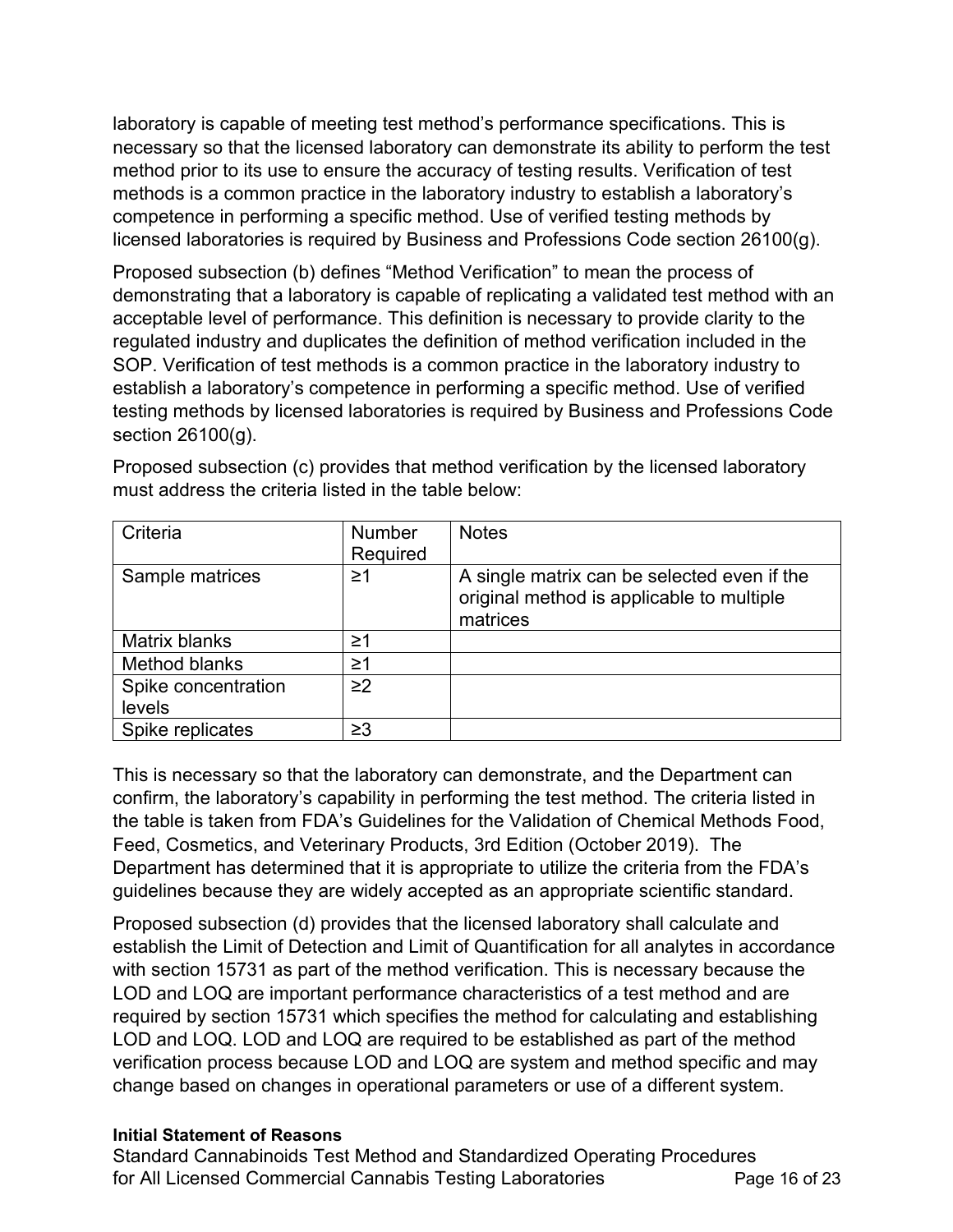Proposed subsection (e) provides the licensed laboratory shall evaluate the linear dynamic range for all analytes to ensure they meet the needs for the method. Linear dynamic range is the region over which the signal emission is directly proportional to the concentration of the sample and is important for the accuracy of quantitative analysis. Licensed laboratories are required to evaluate linear dynamic range pursuant to section 15713 which is necessary to ensure the accuracy of quantitative analysis.

 Proposed subsection (f) requires a licensed laboratory to generate a verification report for the cannabinoid test method and specifies the information to be included in the report. This is necessary so that the licensed laboratory understands the information and documentation that must be part of the verification report. The required information and documentation will allow the Department to assess the laboratory's ability to perform the test method. The verification report is required to include instrument calibration data. A calibration curve is a mathematical tool used in analytical chemistry that provides a set of reference points that unknown chemical substances can be compared to. This requirement is necessary because it enables the Department to ensure the accuracy of the test method. The verification report is also required to include raw data, including instrument raw data. This requirement is necessary because it enables the Department to trace the integrity of the data and to hold licensed laboratories accountable for testing, thus deterring testing laboratories from producing fictitious data in lieu of performing the actual analysis.

 The verification report must also include cannabis reference materials or certified reference material results. This is necessary because it enables the Department to evaluate the quality of data produced by the licensed laboratory. Including this allows traceability or the clear relationship between results and the samples by using appropriate standards. This is included to verify analytical measurement methods, including the calibration of instrument.

 Data and calculations pertaining to LOD and LOQ determinations must also be included in the verification report. This is necessary because it enables the Department to determine the level at which the laboratory can confidently report an accurate value for an analyte in a particular matrix, using a specific method.

 The verification report must also include a Laboratory Quality Control (LQC) report, as described in section 15730(j). The LQC report as described in section 15730(j) include LQC acceptance criteria, measurements, analysis dates and matrix types. This is necessary because it enables the Department to evaluate how the laboratory achieves accurate results while ensuring the data from the quality control samples are precise.

 Proposed subsection (g) requires a supervisory or management employee of the laboratory to review, approve, sign, and date the verification report. This is necessary because it enables the department to ensure that laboratory supervisory or management personnel is reviewing the data and approving the method verification report while also placing responsibility of this approval on the head of the laboratory. This is also necessary to show that the laboratory has properly followed the steps within

## **Initial Statement of Reasons**

 Standard Cannabinoids Test Method and Standardized Operating Procedures for All Licensed Commercial Cannabis Testing Laboratories **Page 17 of 23**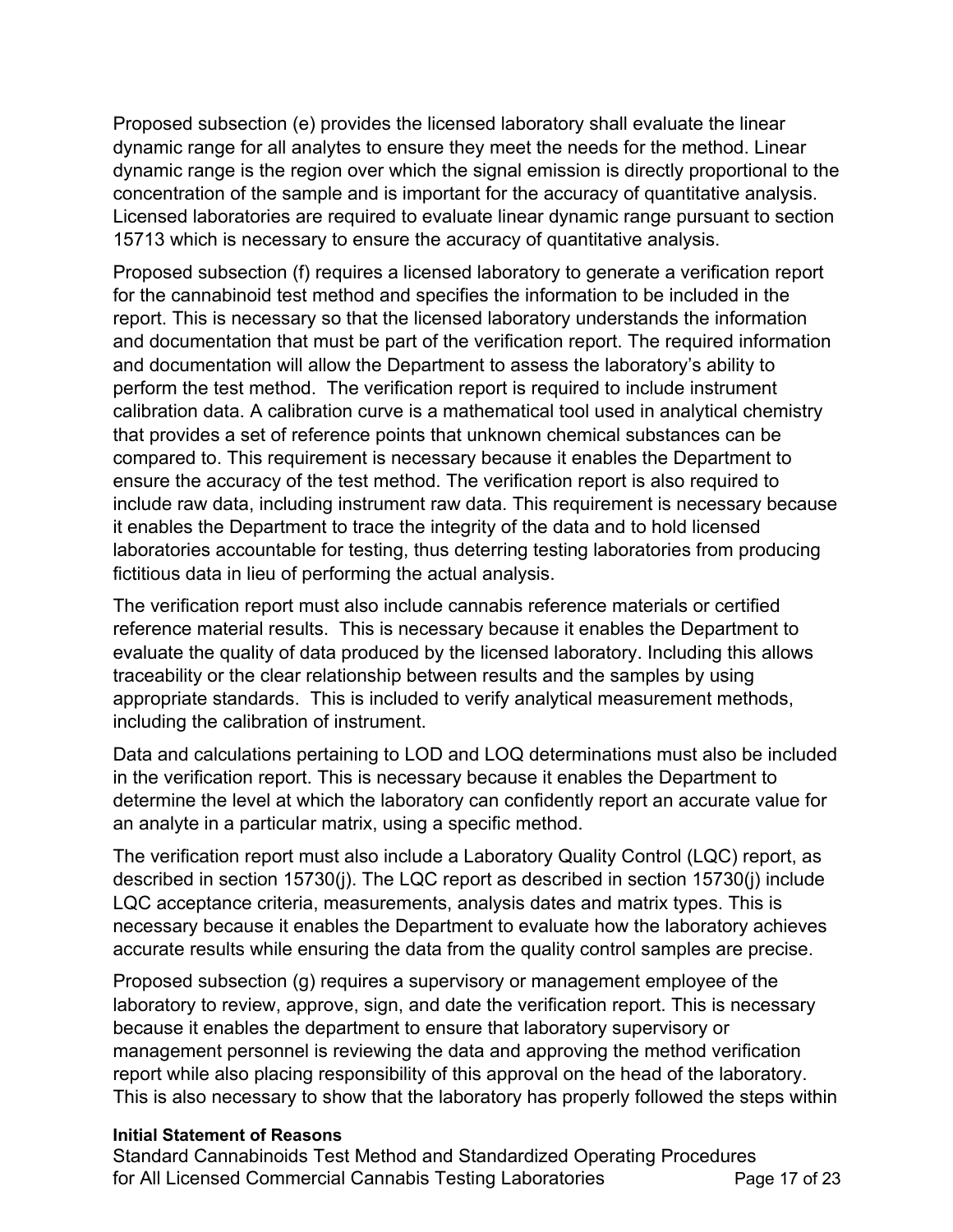ISO 17025 to review and approve tests before utilizing them. Laboratories are required to conduct internal audits in accordance with ISO/IEC 17025 standards pursuant to section 15735. Use of methods that are not reviewed and approved could lead to inaccurate results in testing cannabis and cannabis products, which will negatively impact the public health and fail to provide the consumer with accurate information.

 Proposed subsection (h) requires the licensed laboratory to provide the Department with a verification report demonstrating verification of the cannabinoid test method prior to use of the method for regulatory compliance testing of cannabis goods. This is necessary so that Department can confirm the testing laboratory's capability in performing the test method prior to the laboratory's utilization for testing of cannabis goods.

## **Incorporation by Reference**

The following documents are incorporated into the regulations by reference:

 Determination of Cannabinoids Concentration by HPLC, Standard Operating Procedures (New 05/15/2022)

# **Technical, Theoretical, and/or Empirical Study, Reports, or Documents**

The following documents were relied on for this rulemaking process:

1. Department of Cannabis Control, Cannabis Testing Laboratory Branch

 *Determination of Cannabinoids Concentration by UPLC*, Standard Operating Procedures CM-002 (Final 3/29/2022).

2. Department of Cannabis Control, Cannabis Testing Laboratory Branch

 *Flower Sample Grinding on Geno/Grinder*, Standard Operating Procedures GM-002 (Sept. 24, 2021).

3. Department of Cannabis Control, Cannabis Testing Laboratory Branch

 *Edible Sample Grinding on Freezer/Mill*, Standard Operating Procedures GM-001 (Sept. 24, 2021).

 4. Department of Cannabis Control, Cannabis Testing Laboratory Branch, *Validation of a UPLC Method for Cannabinoids Concentration Quantification in Cannabis Flower*  (March 2022).

 5. University of California, San Diego, Center for Medicinal Cannabis Research,  *Method Validation Cannabinoid Potency (9 Cannabinoids by UPLC-PDA)* (April 18, 2022).

 6. US Food and Drug Administration, *Guidelines for the Validation of Chemical Methods in Food, Feed, Cosmetics, and Veterinary Products, 3rd Edition* (October 2019).

## **Initial Statement of Reasons**

 Standard Cannabinoids Test Method and Standardized Operating Procedures for All Licensed Commercial Cannabis Testing Laboratories **Page 18 of 23**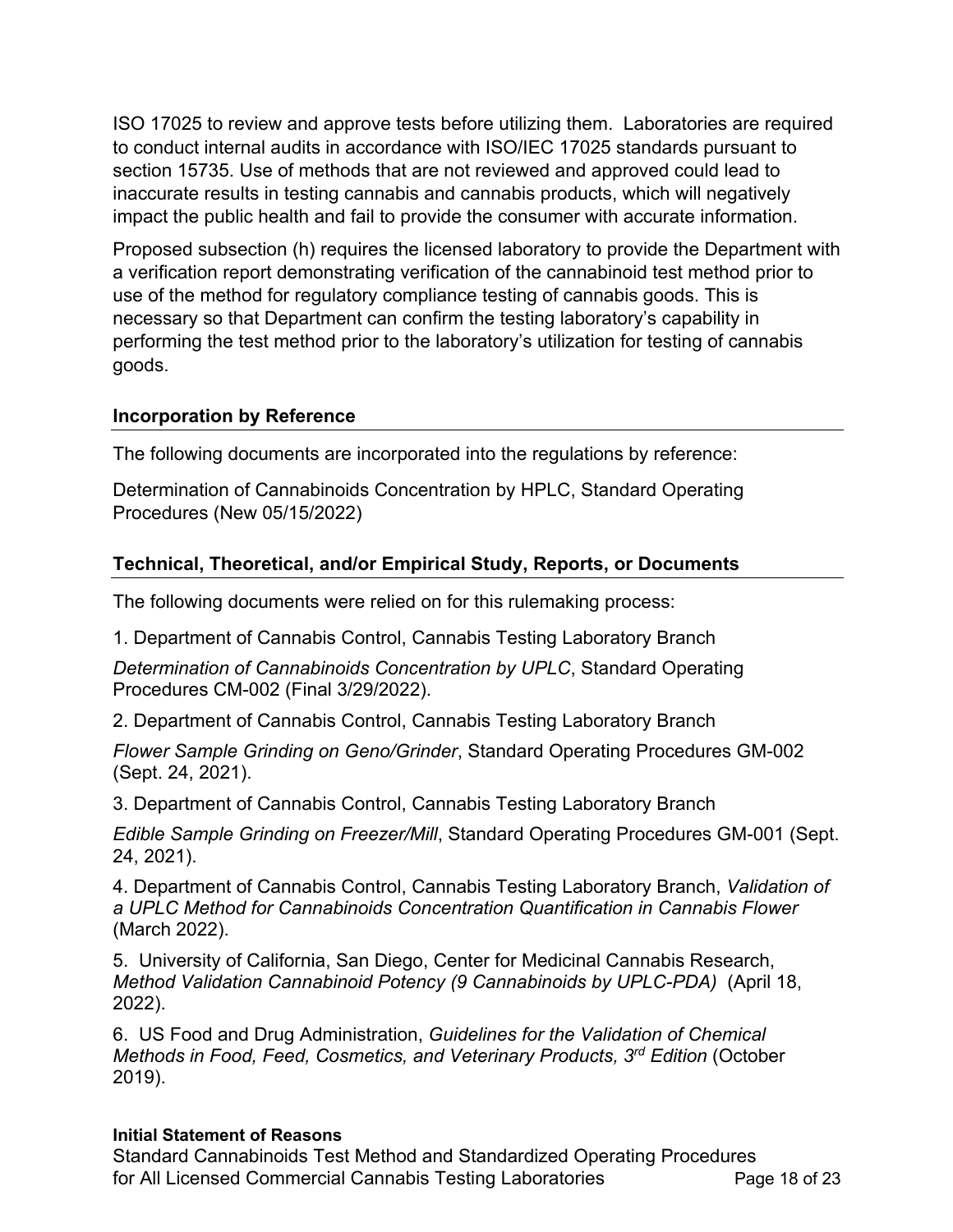7. Occupational Safety and Health Administration (OSHA), U.S. Department of Labor, Laboratory Safety Guidance (OSHA 3404-11R) (2011).

*Laboratory Safety Guidance* (OSHA 3404-11R) (2011).<br>8. Barkovich, *High Performance Liquid Chromatography*, LibreTexts, Inc. (April 24, 2022).

 9. Restek, *Fast, Low-Solvent Analysis of Cannabinoids Increases Lab Productivity and Decreases Solvent Costs* (Lit. Cat. #FFFA3123-UNV) (2020).

 10. U.S. Food and Drug Administration, Center for Drug Evaluation and Research,  *Bioanalytical Method Validation Guidance for Industry* (May 2018).

## **Economic Impact and Fiscal Impact Assessment**

## Business Impact

The Department of Cannabis Control has 48 licensed laboratories as of May 13, 2022. The businesses impacted by the regulation are all licensed testing laboratories.

# Economic Impact Assessment

The proposed regulations require licensees to commence utilizing the Department established cannabinoid test method no later than six months following the Department's adoption of the test method through these proposed regulations. Many of the licensed laboratories currently use an HPLC system consisting of a column module, solvent delivery module, photodiode-array detection module and sampling module that is capable of separating the cannabinoids of interest to achieve a minimum resolution of 1.3 because the system is a basic instrument that is used to separate cannabinoids effectively and efficiently. The cost of a an HPLC system that meets the proposed regulatory requirements is approximately \$60,000. Additionally, the grinding and homogenization procedures in the proposed regulations would require licensed laboratories to have a grinder capable of grinding samples to less than 1 mm. If the licensees do not have an existing grinder that is sufficient, the cost of a grinder would range from approximately \$20,000 to \$35,000. Further, the proposed regulations would also require the licensed testing laboratories to freeze grind edible samples and the associated cost for the liquid cryogens is approximately \$10,000 per year. Licensed laboratories also purchase solvents and standards in the ordinary course of business, but in varying quantities depending on the volume of samples being processed. On average, a licensed laboratory may spend \$800 for standards and \$500 for solvents in a year and \$2,000 for a column. However, the costs of standards, solvents, and columns would be incurred even if the proposed regulations were not in effect as they are necessary supplies to operate a licensed laboratory.

It is anticipated that the cost for most licensed laboratories to comply with the proposed regulations are minimal as most laboratories currently use similar testing methods and are in possession of all relevant apparatus and materials necessary to comply with the proposed regulations. The lowest range of initial costs for a licensed testing laboratory

## **Initial Statement of Reasons**

 Standard Cannabinoids Test Method and Standardized Operating Procedures for All Licensed Commercial Cannabis Testing Laboratories **Page 19 of 23**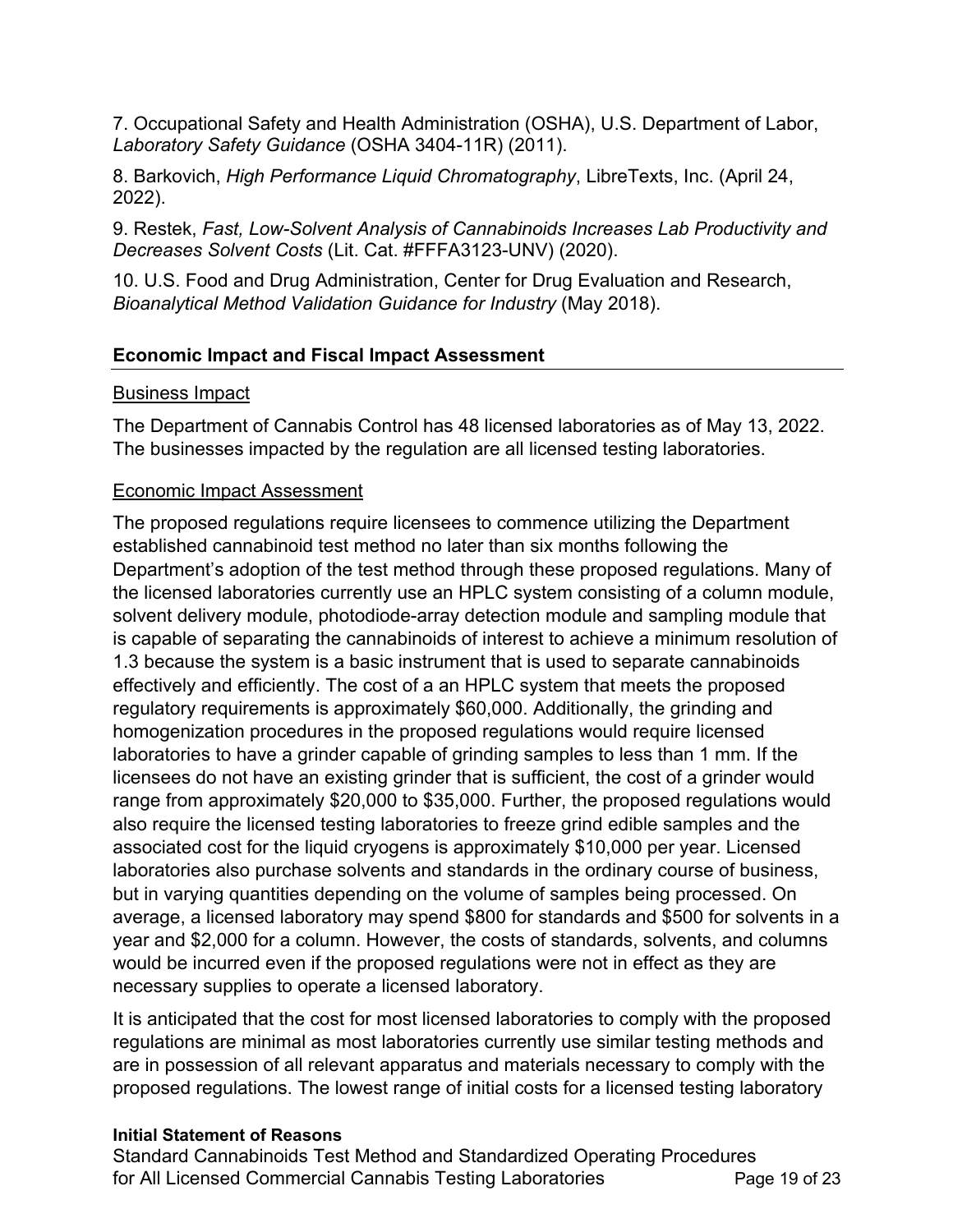to comply with the proposed regulations would be approximately [\\$1,300.00](https://1,300.00) reflective of purchasing \$800 for standards and \$500 for solvents, assuming the licensed laboratory already possessed a LC column, adequate grinder, and HPLC system.

 However, if a licensed laboratory needed to purchase the required equipment and supplies the approximate costs are as follows: a new HPLC system for \$60,000, a grinder for \$35,000, liquid cryogens for \$10,000, standards at \$800, solvents for \$500, and a LC column for \$[2,000.00](https://2,000.00), the upper range of initial costs would be \$108,300. The annual ongoing costs would amount to approximately \$11,300 including \$800 for standards, \$500 for solvents, and \$10,000 for liquid cryogens though costs may vary depending on the volume of samples a particular licensed laboratory processes each year.

year.<br>To calculate the approximate total statewide costs a business may incur to comply with this regulation over its lifetime, the upper range of costs is approximately \$108,300 added to the annual ongoing costs of \$11,300 yields a sum of \$[119,600.00.](https://119,600.00) \$119,600 multiplied by ten years results in a grand total of \$[1,196,000.00](https://1,196,000.00) 

 The proposed regulations will not have a significant adverse economic impact on businesses.

 The Department does not anticipate the creation or elimination of jobs or licensed businesses, or the expansion of existing businesses, as a result of the proposal. The proposed regulations are standardizing an HPLC cannabinoid test method which is already used by a majority of licensed laboratories, thus it is anticipated that existing laboratory personnel can perform the procedure proposed by the regulation and there will be no creation or elimination of jobs. The proposed regulation does not add or increase testing requirements, thus it is anticipated the regulation will not result in the creation, expansion, or elimination of businesses.

 The total statewide economic benefit of this regulation is difficult to quantify in dollars because many of the benefits are fiscally intangible. The primary benefit of the proposed regulations is to protect the health and welfare of California residents by ensuring that licensed laboratories are properly testing cannabis and cannabis products and reporting accurate results. This will allow consumers to receive accurate information regarding the level of cannabinoids in cannabis and cannabis products, while ensuring that the labeling of cannabis and cannabis products is accurate. Additionally, the proposed regulations reduce the ability to select licensed laboratories to achieve more favorable testing results.

 The proposal does not benefit or negatively impact worker safety or the State's environment because the proposed regulatory action does not involve any topic that induces harm or benefit to worker safety or the environment in the State.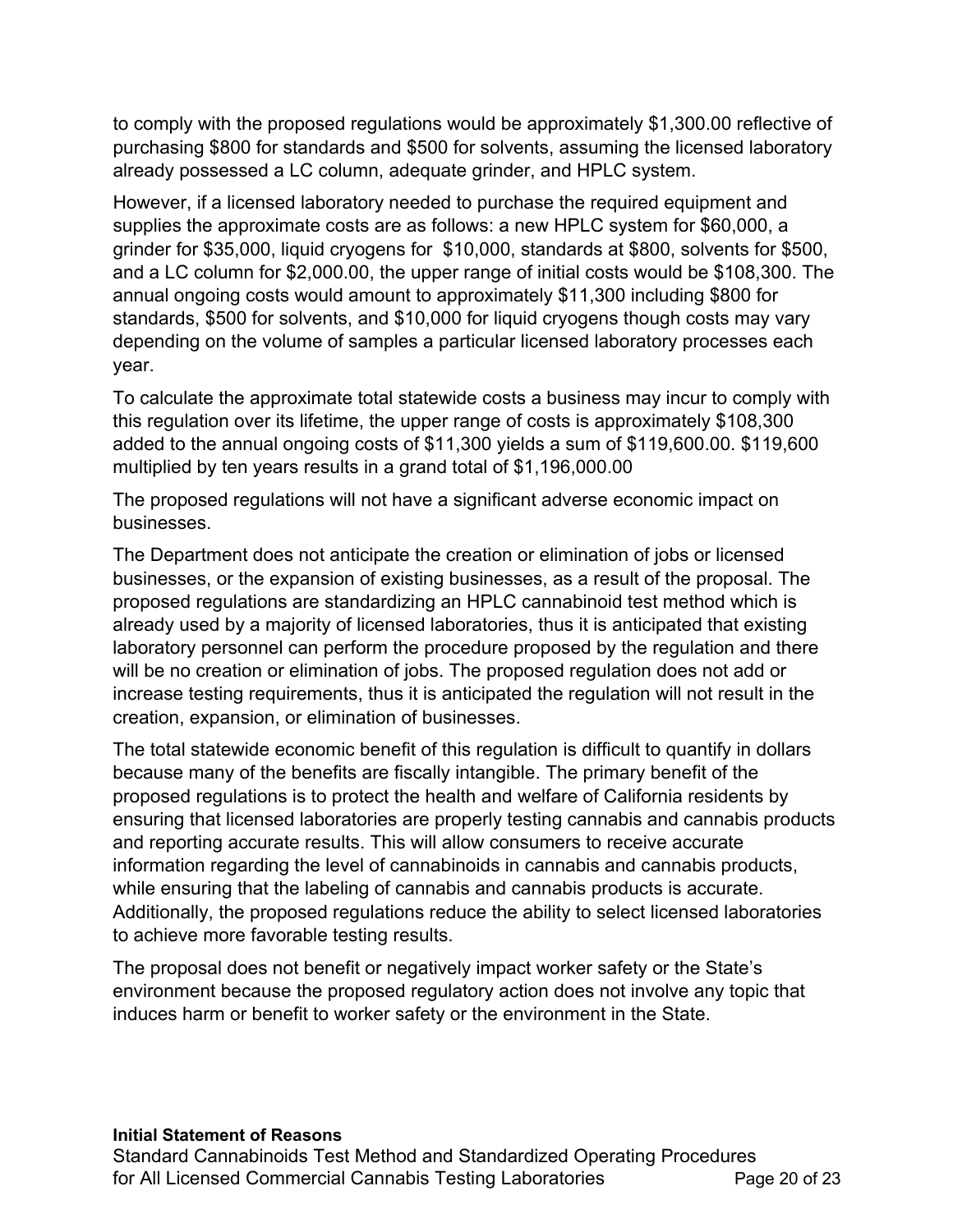## **Fiscal Effect on State Government**

 The proposed regulations govern licensed laboratories while implementing the statutory requirement for the Department, on or before January 1, 2023, to establish a standard cannabinoids test method, including standardized operating procedures that shall be utilized by all testing laboratories. There is no impact on the Department's workload created by the proposed regulations. Thus, there is no fiscal impact on state government resulting from the proposed regulations.

# **Disclosures Regarding the Proposed Action**

The Department has made the following initial determinations:

Local mandate: There will be no local mandate.

 Cost to any local agency or school district requiring reimbursement pursuant to Gov. Code section 17500, et seq: None.

Any other non-discretionary cost or savings imposed upon local agencies: None.

Cost or savings to any state agency: None.

Cost or savings in federal funding to the state: None.

Effect upon housing: There is no effect on housing.

# **Specific Technologies or Equipment**

 The proposed regulations require the following equipment necessary to perform the test method established by the Department as required by statute.

- 1) HPLC equipment consisting of a column module, solvent delivery module, photodiode-array detection module and sampling module that is capable of separating the cannabinoids of interest to achieve a minimum resolution of 1.3.
- 2) Tissue homogenizer capable of grinding samples to less than 1 mm.
- 3) Cryogenic grinder capable of grinding samples to less than 1 mm.

 The HPLC equipment consisting of a column module, solvent delivery module, photodiode-array detection module and sampling module that is capable of separating the cannabinoids of interest to achieve a minimum resolution of 1.3 is required because the HPLC equipment's purpose is to separate and analyze compounds such as cannabinoids. A measure of how well separated cannabinoids are is resolution. The HPLC is able to clearly separate the cannabinoids to accurately determine their concentration. Lower resolution will indicate that the cannabinoids are not uniquely separated and cannot be accurately quantified. HPLC is an established technology that has been used for the separation and analysis of chemical compounds. HPLC is utilized in the analysis of compounds by internationally recognized bodies such as the Food and

## **Initial Statement of Reasons**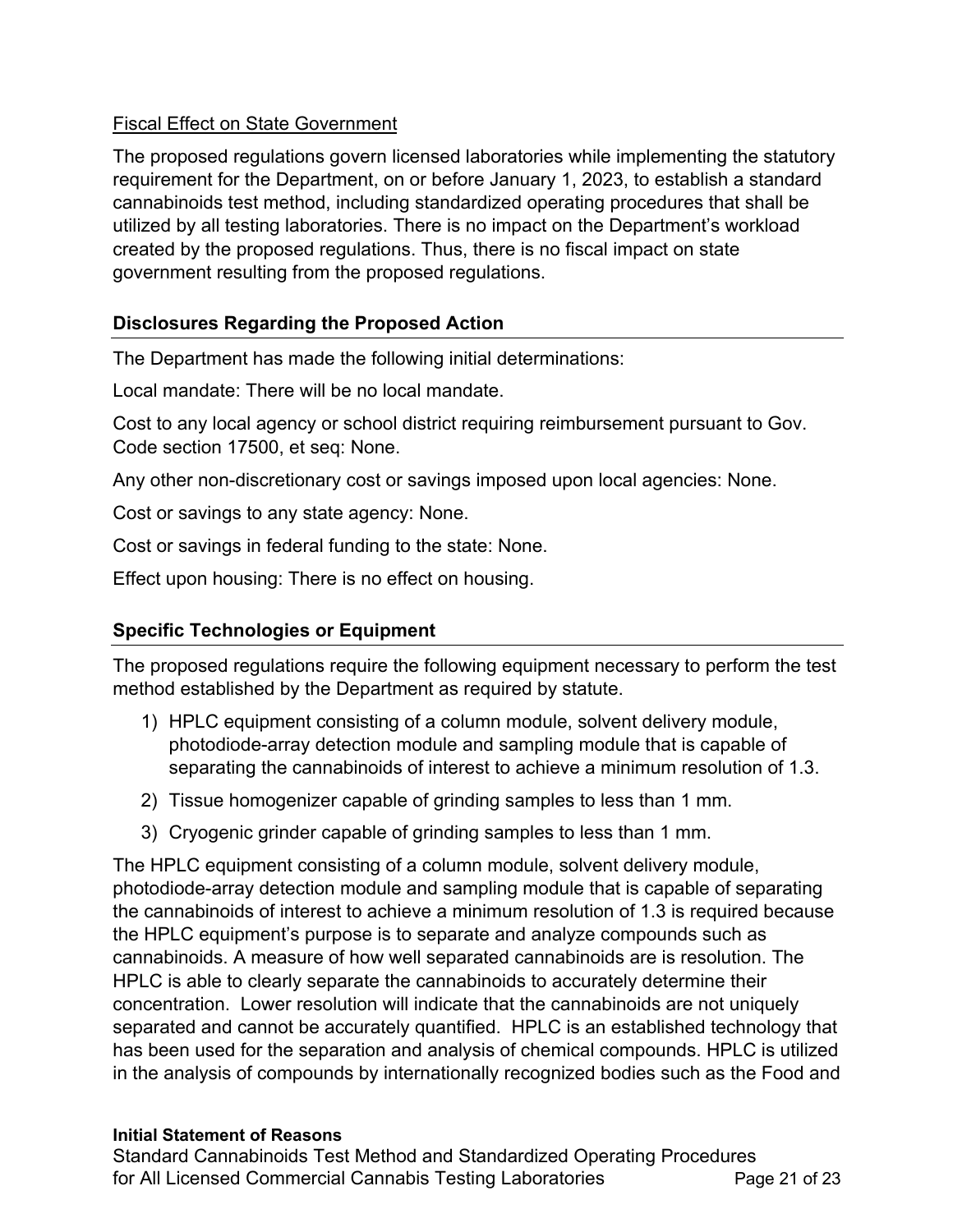Drug Administration, the Association of Analytical Communities (AOAC), the United States Pharmacopeia, and the European Chemicals Agency.

 The tissue homogenizer capable of grinding samples to less than 1 mm, is required to grind samples to a uniform particle size. For the extraction of cannabinoids, particle size will affect extraction efficiency. A tissue homogenizer meeting the grinding capabilities specified in this section obtain efficient extracts from cannabis and cannabis products so that they can be accurately quantified. The tissue homogenizer must be capable of grinding multiple samples without cross contamination so that the laboratory has capability of analyzing a larger number of samples.

 The cryogenic grinder capable of grinding samples to less than 1 mm, is required to grind difficult samples to a uniform particle size. Freezing is necessary for some samples such as gummy edibles, chocolates prior to grinding, otherwise the unfrozen samples will not grind to a uniform homogenate for testing. For the extraction of cannabinoids, particle size will affect extraction efficiency. A cryogenic grinder meeting the grinding capabilities specified in this section obtain efficient extracts from cannabis and cannabis products so that they can be accurately quantified. The cryogenic grinder must be capable of grinding multiple samples without cross contamination so that the laboratory has capability of analyzing a larger number of samples.

# **Consideration of Alternatives**

 No reasonable alternative to the regulatory proposal would be either more effective in carrying out the purpose for which the action is proposed or would be as effective or less burdensome to affected private persons and equally effective in achieving the purposes of the regulations in a manner that ensures full compliance with the law being implemented or made specific.

 Set forth below are the alternatives which were considered and the reasons each alternative was rejected:

- 1. Alternative No. 1: Not adopt the proposed regulations. This alternative was rejected because SB 544, as codified in Business and Professions Code section 26100(f)(2), requires the Department to establish a standard cannabinoids test method, including standardized operating procedures, that shall be utilized by all testing laboratories. If the Department does not adopt the proposed regulations, there will be no standardized test method for licensees to follow to test cannabinoids and the Department will not have complied with its statutory mandate.
- 2. Alternative No. 2: Liquid Chromatography/ Mass Spectrometry (LCMS or LCMSMS). These methods use the separating power of liquid chromatography but use a different detector called mass spectrometry that is highly sensitive. The LC method specified in the reference method can be used with the LCMS or LCMSMS method. The advantage to this method is that it can uniquely identify

## **Initial Statement of Reasons**

 Standard Cannabinoids Test Method and Standardized Operating Procedures for All Licensed Commercial Cannabis Testing Laboratories **Page 22 of 23**